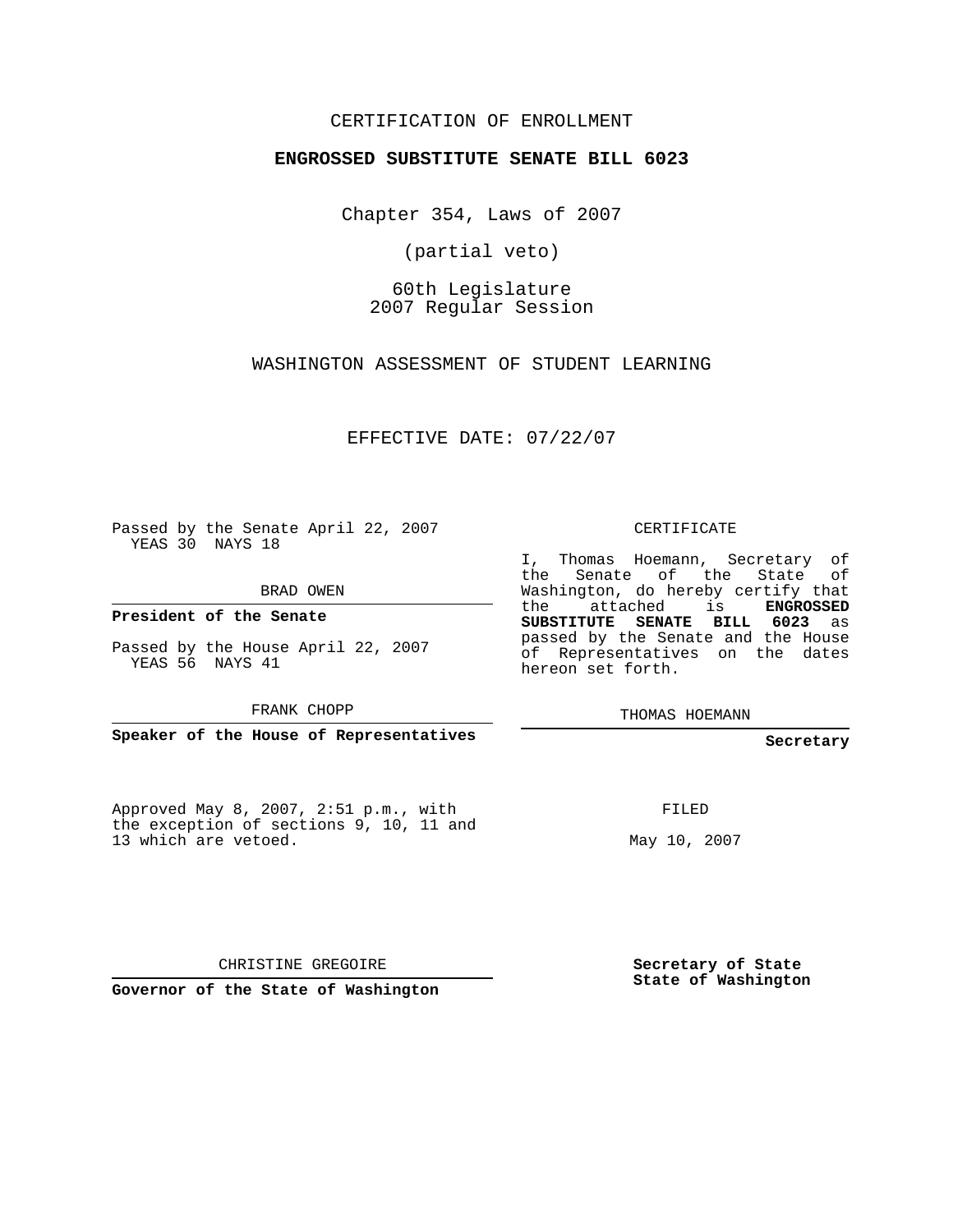# **ENGROSSED SUBSTITUTE SENATE BILL 6023** \_\_\_\_\_\_\_\_\_\_\_\_\_\_\_\_\_\_\_\_\_\_\_\_\_\_\_\_\_\_\_\_\_\_\_\_\_\_\_\_\_\_\_\_\_

\_\_\_\_\_\_\_\_\_\_\_\_\_\_\_\_\_\_\_\_\_\_\_\_\_\_\_\_\_\_\_\_\_\_\_\_\_\_\_\_\_\_\_\_\_

AS AMENDED BY THE HOUSE

Passed Legislature - 2007 Regular Session

## **State of Washington 60th Legislature 2007 Regular Session**

**By** Senate Committee on Early Learning & K-12 Education (originally sponsored by Senators McAuliffe and Rasmussen)

READ FIRST TIME 02/28/07.

1 AN ACT Relating to the Washington assessment of student learning; amending RCW 28A.655.061, 28A.155.045, 28A.655.070, 28A.655.065, 28A.655.063, and 28A.655.200; adding new sections to chapter 28A.655 RCW; creating new sections; providing expiration dates; and declaring an emergency.

BE IT ENACTED BY THE LEGISLATURE OF THE STATE OF WASHINGTON:

 NEW SECTION. **Sec. 1.** (1) The legislature maintains a strong commitment to high expectations and high academic achievement for all students. The legislature finds that Washington schools and students are making significant progress in improving achievement in reading and writing. Schools are adapting instruction and providing remediation for students who need additional assistance. Reading and writing are being taught across the curriculum. Therefore, the legislature does not intend to make changes to the Washington assessment of student learning or high school graduation requirements in reading and writing. (2) However, students are having difficulty improving their academic achievement in mathematics and science, particularly as measured by the high school Washington assessment of student learning. The legislature finds that corrections are needed in the state's high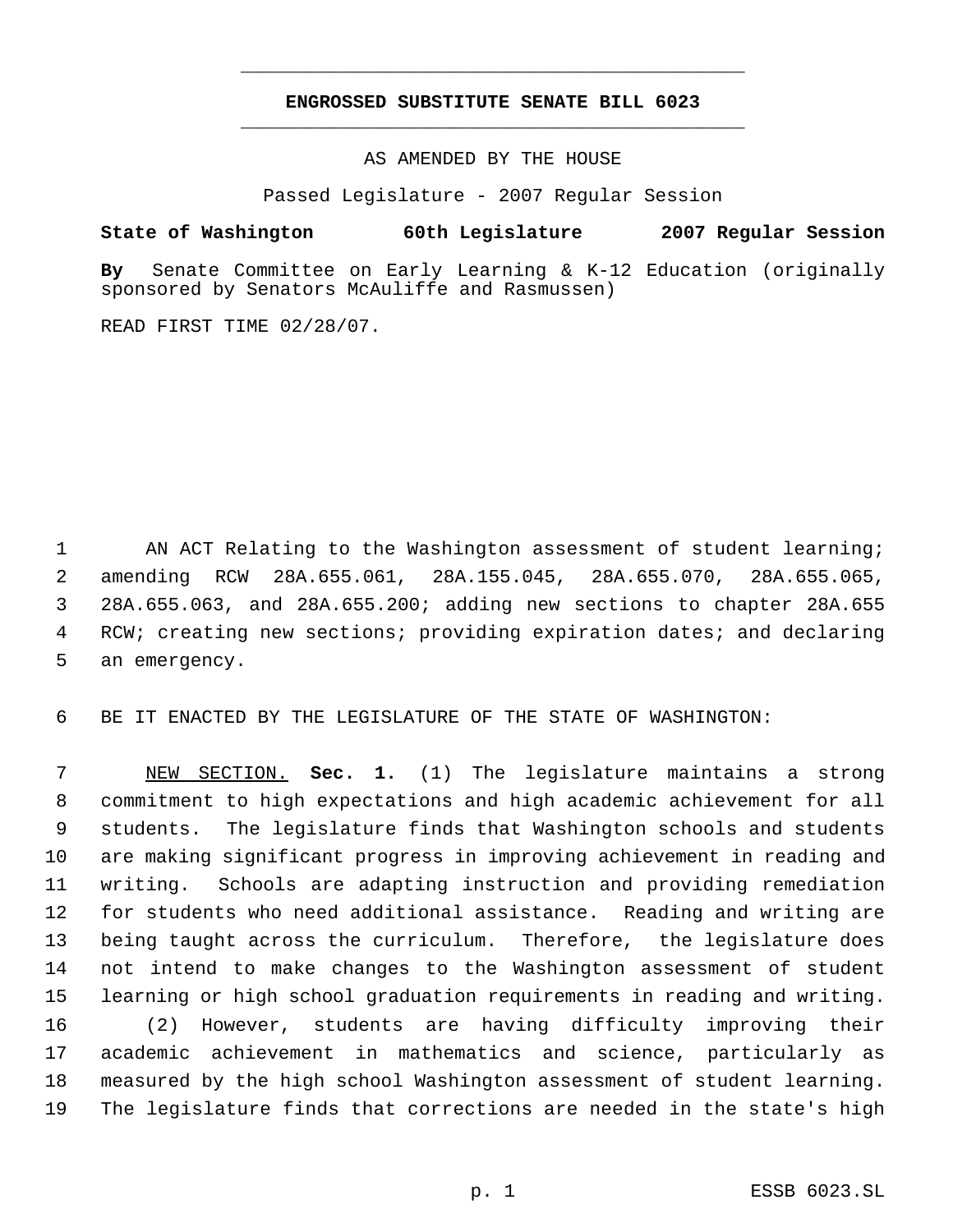school assessment system that will improve alignment between learning standards, instruction, diagnosis, and assessment of students' knowledge and skills in high school mathematics and science. The legislature further finds there is a sense of urgency to make these corrections and intends to revise high school graduation requirements in mathematics and science only for the minimum period for corrections to be fully implemented.

 **Sec. 2.** RCW 28A.655.061 and 2006 c 115 s 4 are each amended to read as follows:

 (1) The high school assessment system shall include but need not be limited to the Washington assessment of student learning, opportunities for a student to retake the content areas of the assessment in which the student was not successful, and if approved by the legislature pursuant to subsection (10) of this section, one or more objective alternative assessments for a student to demonstrate achievement of state academic standards. The objective alternative assessments for each content area shall be comparable in rigor to the skills and knowledge that the student must demonstrate on the Washington assessment of student learning for each content area.

 (2) Subject to the conditions in this section, a certificate of academic achievement shall be obtained by most students at about the age of sixteen, and is evidence that the students have successfully met the state standard in the content areas included in the certificate. With the exception of students satisfying the provisions of RCW 25 28A.155.045 or section 4 of this act, acquisition of the certificate is required for graduation from a public high school but is not the only requirement for graduation.

 (3) Beginning with the graduating class of 2008, with the exception of students satisfying the provisions of RCW 28A.155.045, a student who meets the state standards on the reading, writing, and mathematics content areas of the high school Washington assessment of student learning shall earn a certificate of academic achievement. If a student does not successfully meet the state standards in one or more content areas required for the certificate of academic achievement, then the student may retake the assessment in the content area up to four times at no cost to the student. If the student successfully meets the state standards on a retake of the assessment then the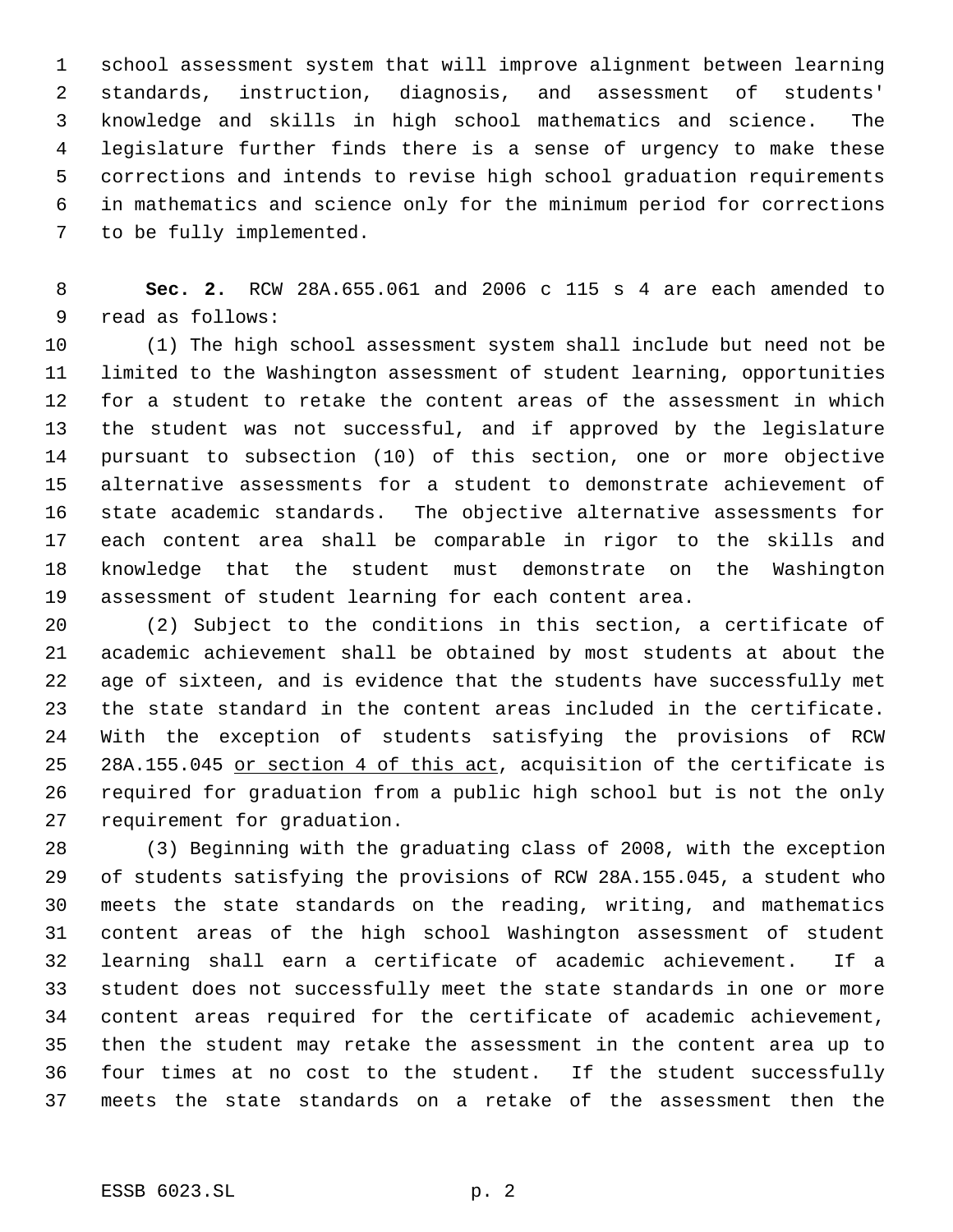student shall earn a certificate of academic achievement. Once objective alternative assessments are authorized pursuant to subsection (10) of this section, a student may use the objective alternative assessments to demonstrate that the student successfully meets the 5 state standards for that content area if the student has ((retaken)) taken the Washington assessment of student learning at least once. If the student successfully meets the state standards on the objective alternative assessments then the student shall earn a certificate of academic achievement.

10 (4) Beginning no later than with the graduating class of ((2010)) 2013, a student must meet the state standards in science in addition to the other content areas required under subsection (3) of this section on the Washington assessment of student learning or the objective alternative assessments in order to earn a certificate of academic 15 achievement. The state board of education may adopt a rule that implements the requirements of this subsection (4) beginning with a 17 graduating class before the graduating class of 2013, if the state board of education adopts the rule by September 1st of the freshman 19 school year of the graduating class to which the requirements of this subsection (4) apply. The state board of education's authority under this subsection (4) does not alter the requirement that any change in performance standards for the tenth grade assessment must comply with RCW 28A.305.130.

 (5) The state board of education may not require the acquisition of the certificate of academic achievement for students in home-based instruction under chapter 28A.200 RCW, for students enrolled in private schools under chapter 28A.195 RCW, or for students satisfying the provisions of RCW 28A.155.045.

 (6) A student may retain and use the highest result from each successfully completed content area of the high school assessment.

31 (7) ((Beginning in 2006,)) School districts must make available to students the following options:

 (a) To retake the Washington assessment of student learning up to four times in the content areas in which the student did not meet the state standards if the student is enrolled in a public school; or

 (b) To retake the Washington assessment of student learning up to four times in the content areas in which the student did not meet the state standards if the student is enrolled in a high school completion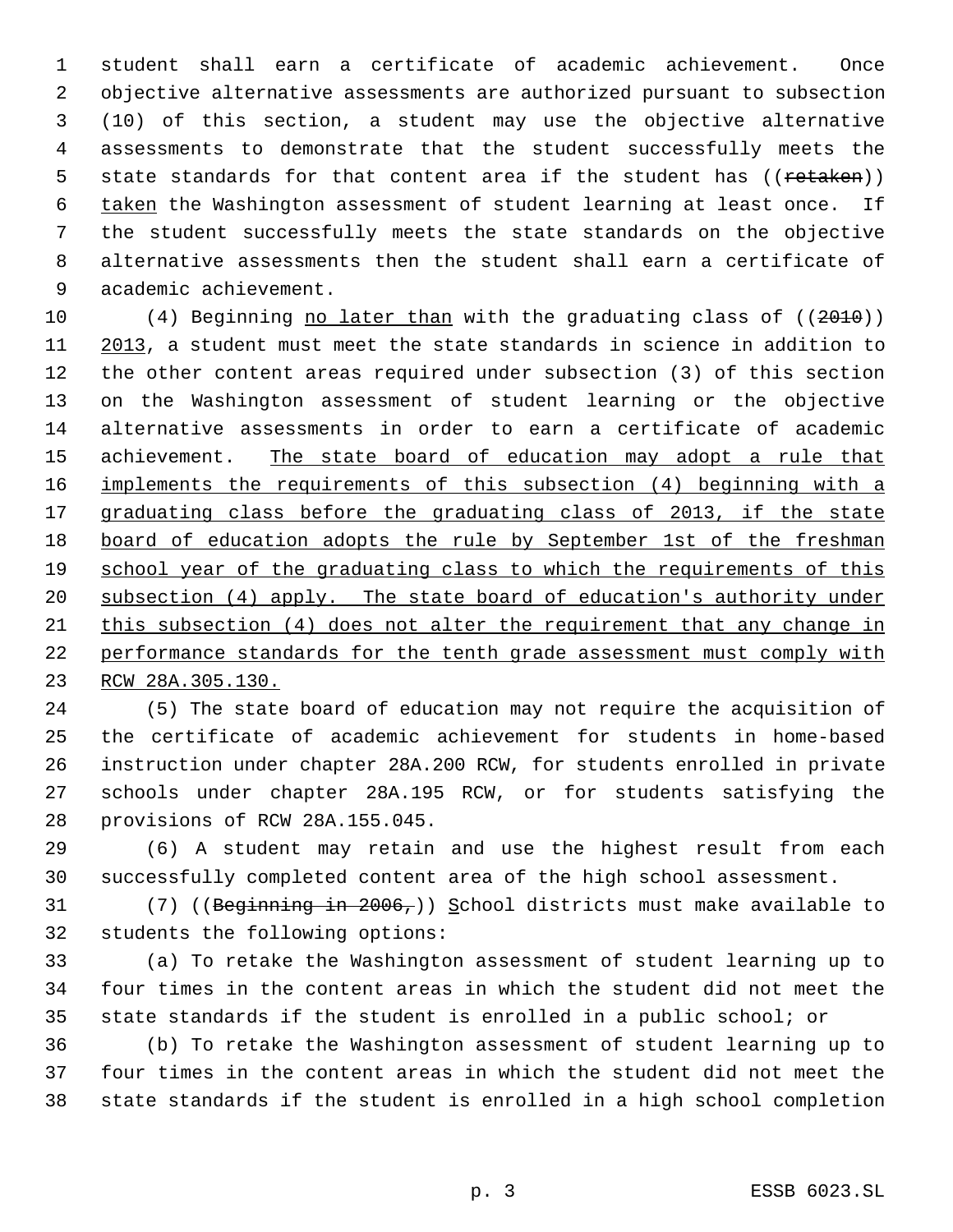program at a community or technical college. The superintendent of public instruction and the state board for community and technical colleges shall jointly identify means by which students in these programs can be assessed.

 (8) Students who achieve the standard in a content area of the high school assessment but who wish to improve their results shall pay for retaking the assessment, using a uniform cost determined by the superintendent of public instruction.

9 (9) ((Subject to available funding, the superintendent shall pilot opportunities for retaking the high school assessment beginning in the 2004-05 school year. Beginning no later than September 2006,)) 12 Opportunities to retake the assessment at least twice a year shall be available to each school district.

 (10)(a) The office of the superintendent of public instruction shall develop options for implementing objective alternative 16 assessments, which may include an appeals process for students' scores, for students to demonstrate achievement of the state academic standards. The objective alternative assessments shall be comparable in rigor to the skills and knowledge that the student must demonstrate on the Washington assessment of student learning and be objective in 21 its determination of student achievement of the state standards. Before any objective alternative assessments in addition to those authorized in RCW 28A.655.065 or (b) of this subsection are used by a student to demonstrate that the student has met the state standards in a content area required to obtain a certificate, the legislature shall formally approve the use of any objective alternative assessments through the omnibus appropriations act or by statute or concurrent resolution.

29  $(b)(i)$  A student's score on the mathematics ((portion of the 30 preliminary scholastic assessment test (PSAT))), reading or English, or 31 writing portion of the scholastic assessment test  $(SAT)((\tau))$  or the American college test (ACT) may be used as an objective alternative assessment under this section for demonstrating that a student has met 34 or exceeded the ((mathematics)) state standards for the certificate of academic achievement. The state board of education shall identify the 36 scores students must achieve on the ((mathematics)) relevant portion of 37 the  $((\overline{PSAT}_r))$  SAT $((\overline{r}))$  or ACT to meet or exceed the state standard ((for mathematics)) in the relevant content area on the Washington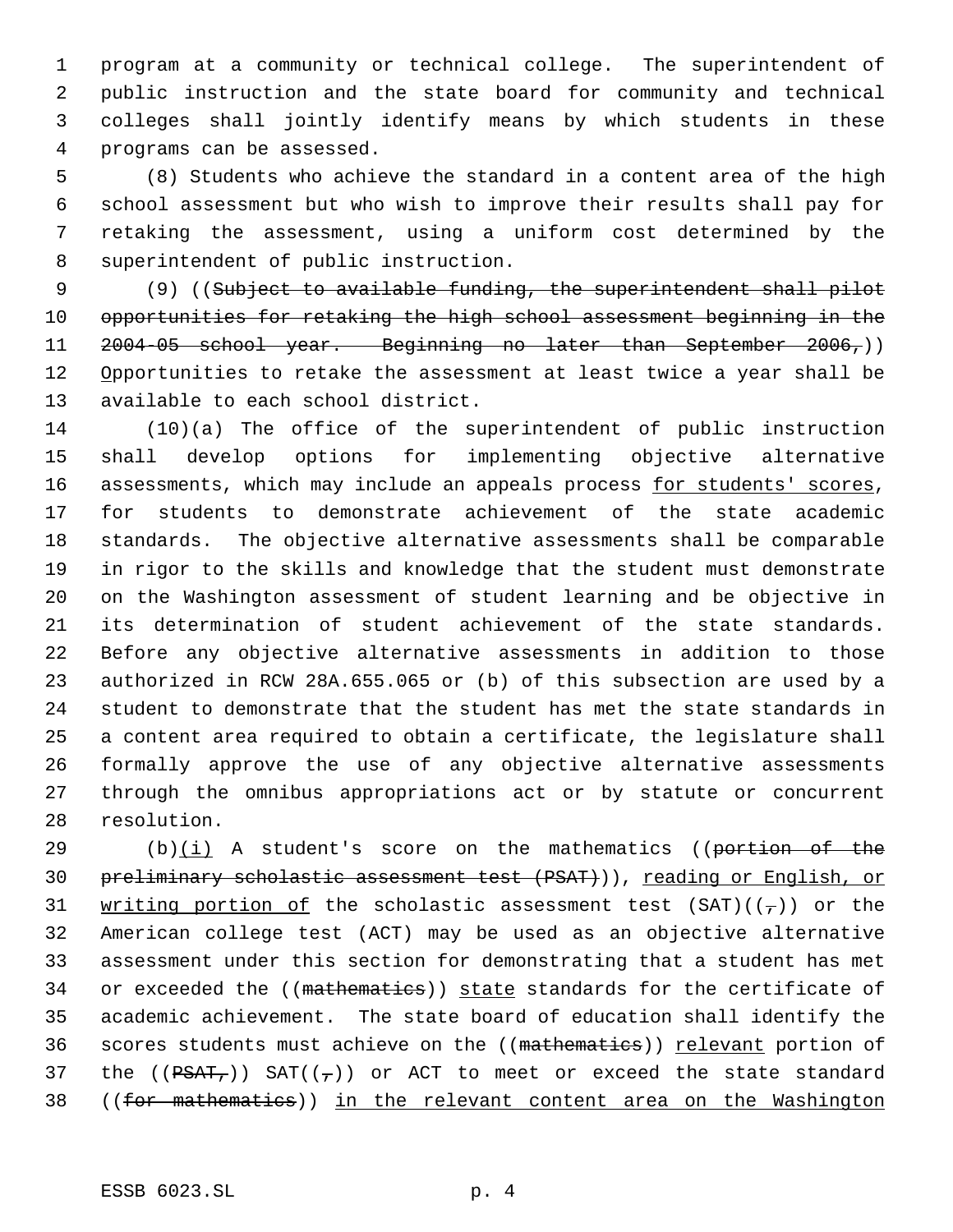1 assessment of student learning. The state board of education shall 2 identify the first scores by December 1, ((2006, and thereafter)) 2007. After the first scores are established, the state board may increase but not decrease the scores required for students to meet or exceed the 5 state standards ((for mathematics)).

 (ii) Until August 31, 2008, a student's score on the mathematics portion of the preliminary scholastic assessment test (PSAT) may be used as an objective alternative assessment under this section for 9 demonstrating that a student has met or exceeded the state standard for 10 the certificate of academic achievement. The state board of education 11 shall identify the score students must achieve on the mathematics portion of the PSAT to meet or exceed the state standard in that 13 content area on the Washington assessment of student learning.

 (iii) A student who scores at least a three on the grading scale 15 of one to five for selected advance placement examinations may use the score as an objective alternative assessment under this section for 17 demonstrating that a student has met or exceeded state standards for the certificate of academic achievement. A score of three on the advance placement examinations in calculus or statistics may be used as an alternative assessment for the mathematics portion of the Washington assessment of student learning. A score of three on the advance placement examinations in English language and composition may be used as an alternative assessment for the writing portion of the Washington assessment of student learning. A score of three on the advance placement examinations in English literature and composition, macroeconomics, microeconomics, psychology, United States history, world history, United States government and politics, or comparative government and politics may be used as an alternative assessment for the reading portion of the Washington assessment of student learning.

 (11) By December 15, 2004, the house of representatives and senate education committees shall obtain information and conclusions from recognized, independent, national assessment experts regarding the validity and reliability of the high school Washington assessment of student learning for making individual student high school graduation determinations.

 (12) To help assure continued progress in academic achievement as a foundation for high school graduation and to assure that students are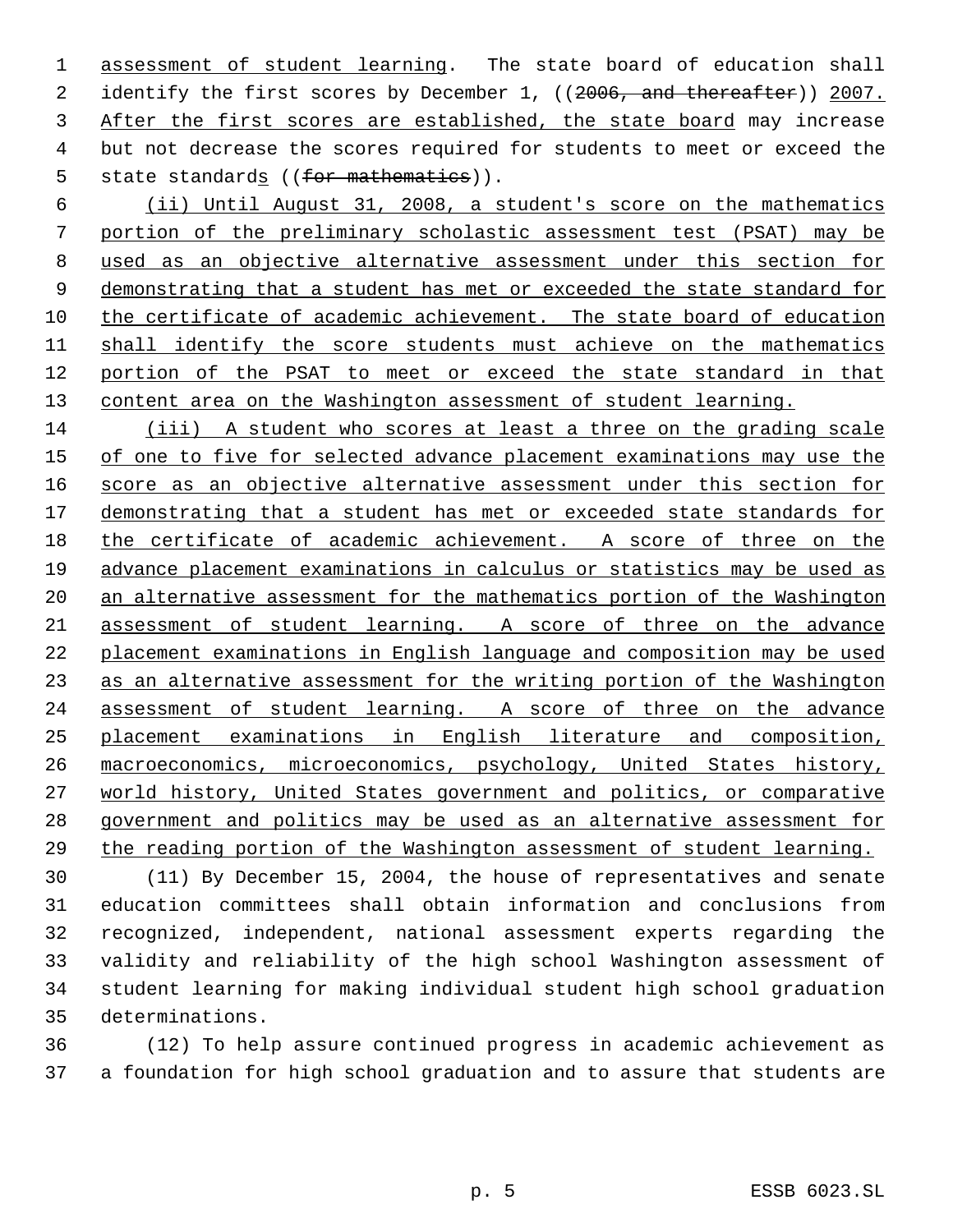on track for high school graduation, each school district shall prepare plans for students as provided in this subsection (12).

 (a) Student learning plans are required for eighth through twelfth grade students who were not successful on any or all of the content areas of the Washington assessment for student learning during the previous school year. The plan shall include the courses, competencies, and other steps needed to be taken by the student to meet 8 state academic standards and stay on track for graduation. ((This 9 requirement shall be phased in as follows:

10 (i) Beginning no later than the 2004-05 school year ninth grade students as described in this subsection (12)(a) shall have a plan.

12 (ii) Beginning no later than the 2005-06 school year and every year 13 thereafter eighth grade students as described in this subsection  $(12)(a)$  shall have a plan.

 $(\pm i i)$ ) (i) The parent or guardian shall be notified, preferably through a parent conference, of the student's results on the Washington assessment of student learning, actions the school intends to take to improve the student's skills in any content area in which the student was unsuccessful, strategies to help them improve their student's skills, and the content of the student's plan.

21  $((\overleftrightarrow{iv}))$  (ii) Progress made on the student plan shall be reported to the student's parents or guardian at least annually and adjustments to the plan made as necessary.

24 (b) ((Beginning with the 2005-06 school year and every year 25 thereafter,)) All fifth grade students who were not successful in one or more of the content areas of the fourth grade Washington assessment of student learning shall have a student learning plan.

28 (i) The parent or guardian of  $((a))$  the student ((described in this 29 subsection  $(12)(b)$ ) shall be notified, preferably through a parent conference, of the student's results on the Washington assessment of student learning, actions the school intends to take to improve the student's skills in any content area in which the student was unsuccessful, and provide strategies to help them improve their student's skills.

 (ii) Progress made on the student plan shall be reported to the student's parents or guardian at least annually and adjustments to the plan made as necessary.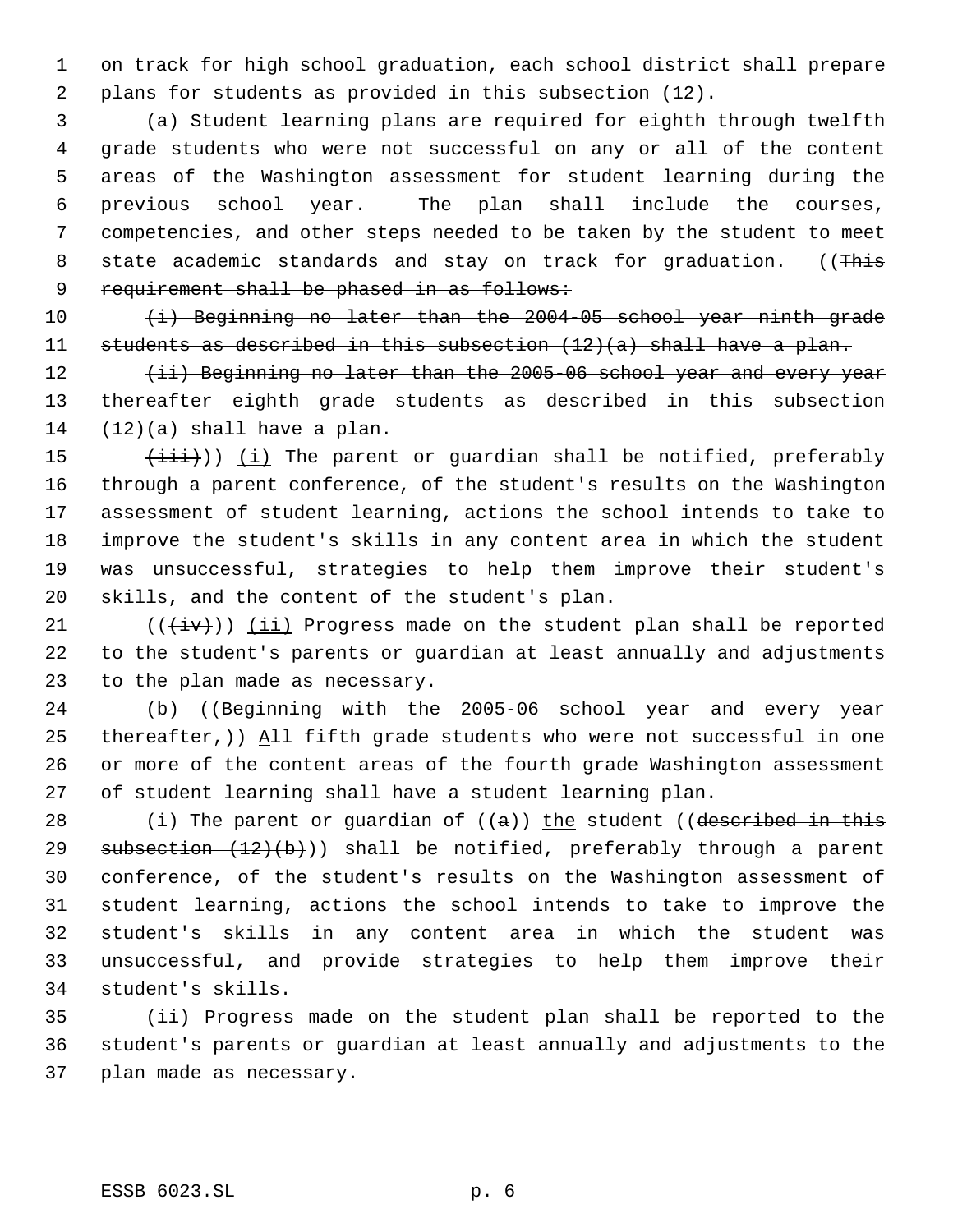**Sec. 3.** RCW 28A.155.045 and 2004 c 19 s 104 are each amended to read as follows:

 Beginning with the graduating class of 2008, students served under this chapter, who are not appropriately assessed by the high school Washington assessment system as defined in RCW 28A.655.061, even with accommodations, may earn a certificate of individual achievement. The certificate may be earned using multiple ways to demonstrate skills and abilities commensurate with their individual education programs. The determination of whether the high school assessment system is appropriate shall be made by the student's individual education program 11 team. Except as provided in section 4 of this act, for these students, the certificate of individual achievement is required for graduation from a public high school, but need not be the only requirement for graduation. When measures other than the high school assessment system as defined in RCW 28A.655.061 are used, the measures shall be in agreement with the appropriate educational opportunity provided for the student as required by this chapter. The superintendent of public instruction shall develop the guidelines for determining which students should not be required to participate in the high school assessment system and which types of assessments are appropriate to use.

 When measures other than the high school assessment system as defined in RCW 28A.655.061 are used for high school graduation purposes, the student's high school transcript shall note whether that student has earned a certificate of individual achievement.

 Nothing in this section shall be construed to deny a student the right to participation in the high school assessment system as defined in RCW 28A.655.061, and, upon successfully meeting the high school standard, receipt of the certificate of academic achievement.

 NEW SECTION. **Sec. 4.** A new section is added to chapter 28A.655 RCW to read as follows:

 (1) Beginning with the graduating class of 2008 and through no later than the graduating class of 2012, students may graduate from high school without earning a certificate of academic achievement or a certificate of individual achievement if they:

 (a) Have not successfully met the mathematics standard on the high school Washington assessment of student learning, an approved objective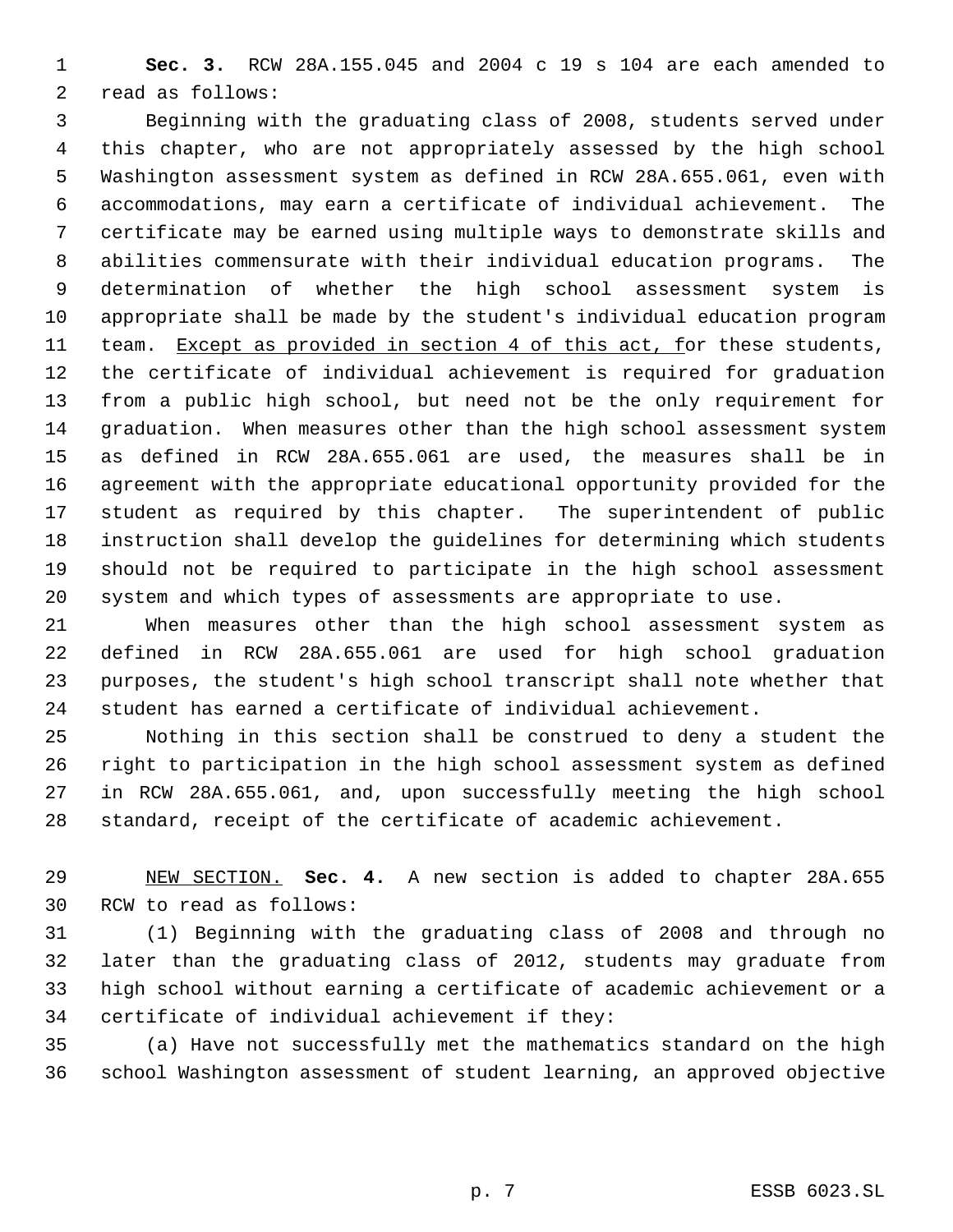alternative assessment, or an alternate assessment developed for eligible special education students;

 (b) Have successfully met the state standard in the other content areas required for a certificate under RCW 28A.655.061 or 28A.155.045; (c) Have met all other state and school district graduation requirements; and

 (d)(i) For the graduating class of 2008, successfully earn one additional high school mathematics credit or career and technical course equivalent, including courses offered at skill centers, after the student's eleventh grade year intended to increase the student's mathematics proficiency toward meeting or exceeding the mathematics standards assessed on the high school Washington assessment of student learning and continue to take the appropriate mathematics assessment at least once annually until graduation; and

 (ii) For the remaining graduating classes under this section, successfully earn two additional mathematics credits or career and technical course equivalent, including courses offered at skill centers, after the student's tenth grade year intended to increase the student's mathematics proficiency toward meeting or exceeding the mathematics standards assessed on the high school Washington assessment of student learning and continue to take the appropriate mathematics assessment at least once annually until graduation.

 (2) The state board of education may adopt a rule that ends the application of this section with a graduating class before the graduating class of 2012, if the state board of education adopts the rule by September 1st of the freshman school year of the graduating class to which the provisions of this section no longer apply. The state board of education's authority under this section does not alter the requirement that any change in performance standards for the tenth grade assessment must comply with RCW 28A.305.130.

(3) This section expires August 31, 2013.

 **Sec. 5.** RCW 28A.655.070 and 2005 c 497 s 106 are each amended to read as follows:

 (1) The superintendent of public instruction shall develop essential academic learning requirements that identify the knowledge and skills all public school students need to know and be able to do based on the student learning goals in RCW 28A.150.210, develop student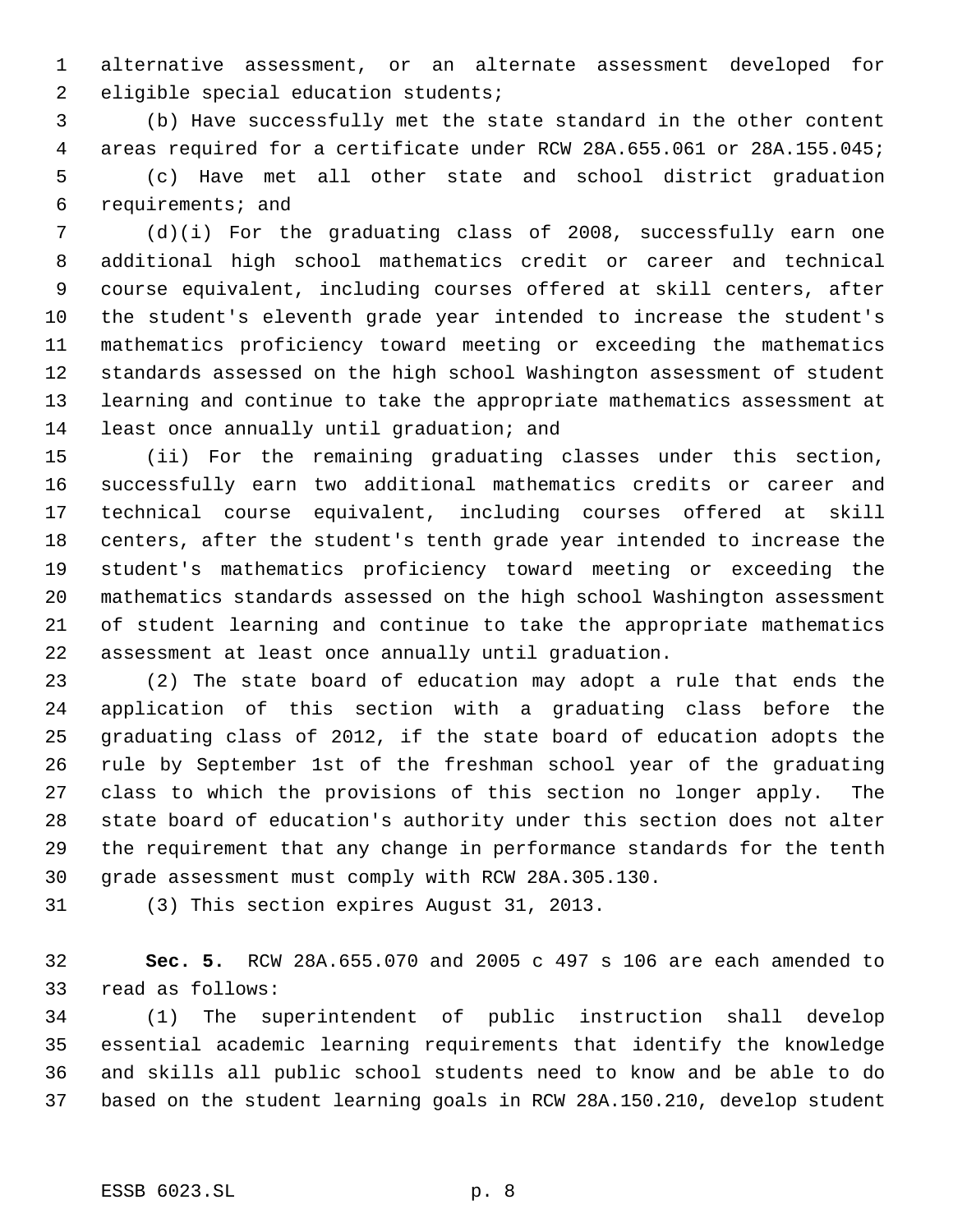assessments, and implement the accountability recommendations and requests regarding assistance, rewards, and recognition of the state board of education.

(2) The superintendent of public instruction shall:

 (a) Periodically revise the essential academic learning requirements, as needed, based on the student learning goals in RCW 28A.150.210. Goals one and two shall be considered primary. To the maximum extent possible, the superintendent shall integrate goal four and the knowledge and skill areas in the other goals in the essential 10 academic learning requirements; and

 (b) Review and prioritize the essential academic learning requirements and identify, with clear and concise descriptions, the grade level content expectations to be assessed on the Washington assessment of student learning and used for state or federal accountability purposes. The review, prioritization, and identification shall result in more focus and targeting with an emphasis on depth over breadth in the number of grade level content expectations assessed at each grade level. Grade level content expectations shall be articulated over the grades as a sequence of expectations and performances that are logical, build with increasing depth after foundational knowledge and skills are acquired, and reflect, where appropriate, the sequential nature of the discipline. The office of the superintendent of public instruction, within seven working days, shall post on its web site any grade level content expectations provided to an assessment vendor for use in constructing the Washington assessment of student learning.

 (3) In consultation with the state board of education, the superintendent of public instruction shall maintain and continue to develop and revise a statewide academic assessment system in the content areas of reading, writing, mathematics, and science for use in the elementary, middle, and high school years designed to determine if each student has mastered the essential academic learning requirements identified in subsection (1) of this section. School districts shall administer the assessments under guidelines adopted by the superintendent of public instruction. The academic assessment system 36 ((shall)) may include a variety of assessment methods, including criterion-referenced and performance-based measures.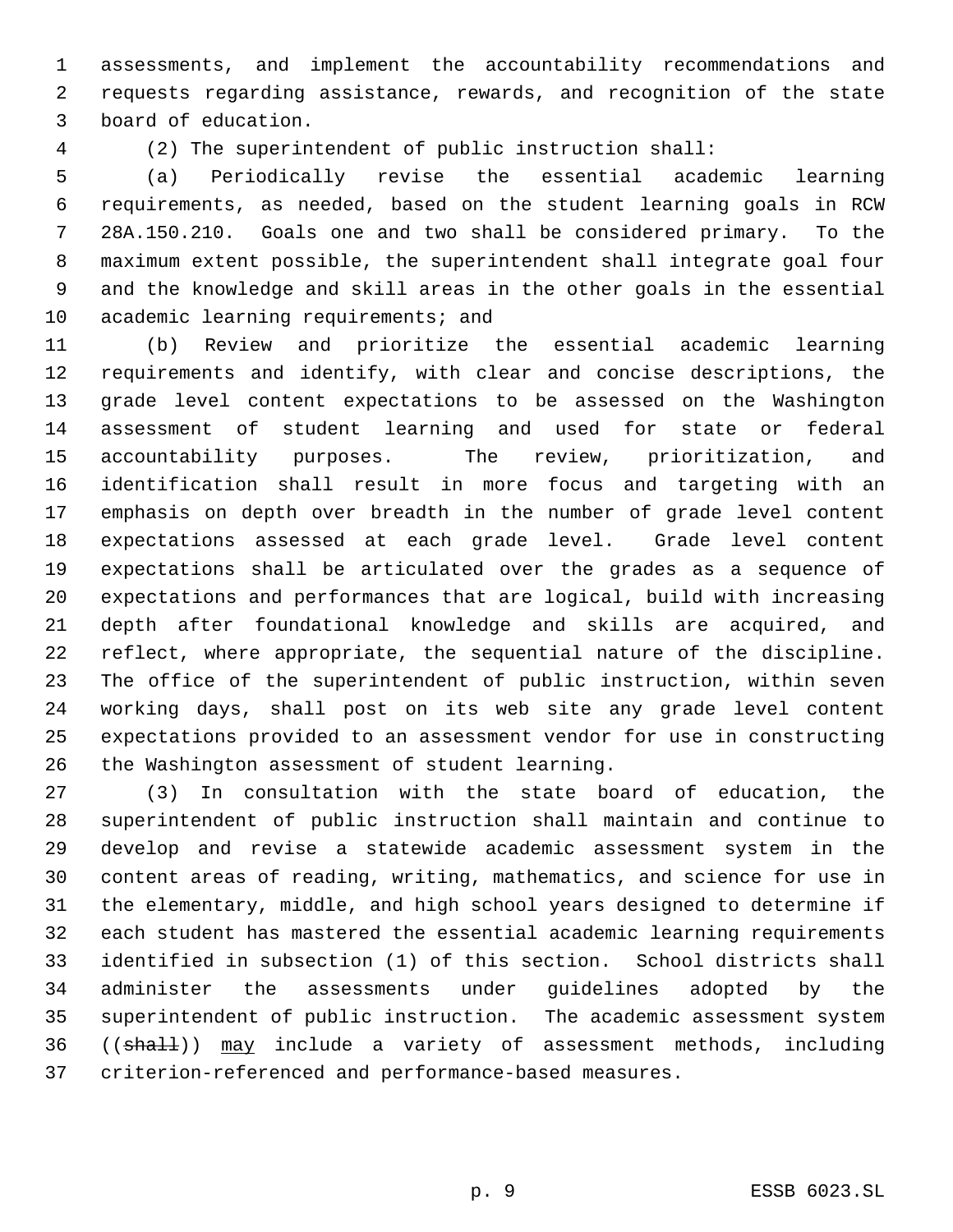(4) If the superintendent proposes any modification to the essential academic learning requirements or the statewide assessments, then the superintendent shall, upon request, provide opportunities for the education committees of the house of representatives and the senate to review the assessments and proposed modifications to the essential academic learning requirements before the modifications are adopted.

7 (5)( $(\overline{a})$ ) The assessment system shall be designed so that the results under the assessment system are used by educators as tools to evaluate instructional practices, and to initiate appropriate educational support for students who have not mastered the essential academic learning requirements at the appropriate periods in the student's educational development.

 (((b) Assessments measuring the essential academic learning requirements in the content area of science shall be available for mandatory use in middle schools and high schools by the 2003-04 school 16 year and for mandatory use in elementary schools by the 2004-05 school year unless the legislature takes action to delay or prevent 18 implementation of the assessment.))

 (6) By September 2007, the results for reading and mathematics shall be reported in a format that will allow parents and teachers to determine the academic gain a student has acquired in those content areas from one school year to the next.

 (7) To assist parents and teachers in their efforts to provide educational support to individual students, the superintendent of public instruction shall provide as much individual student performance information as possible within the constraints of the assessment system's item bank. The superintendent shall also provide to school districts:

 (a) Information on classroom-based and other assessments that may provide additional achievement information for individual students; and

 (b) A collection of diagnostic tools that educators may use to evaluate the academic status of individual students. The tools shall be designed to be inexpensive, easily administered, and quickly and easily scored, with results provided in a format that may be easily shared with parents and students.

 (8) To the maximum extent possible, the superintendent shall integrate knowledge and skill areas in development of the assessments.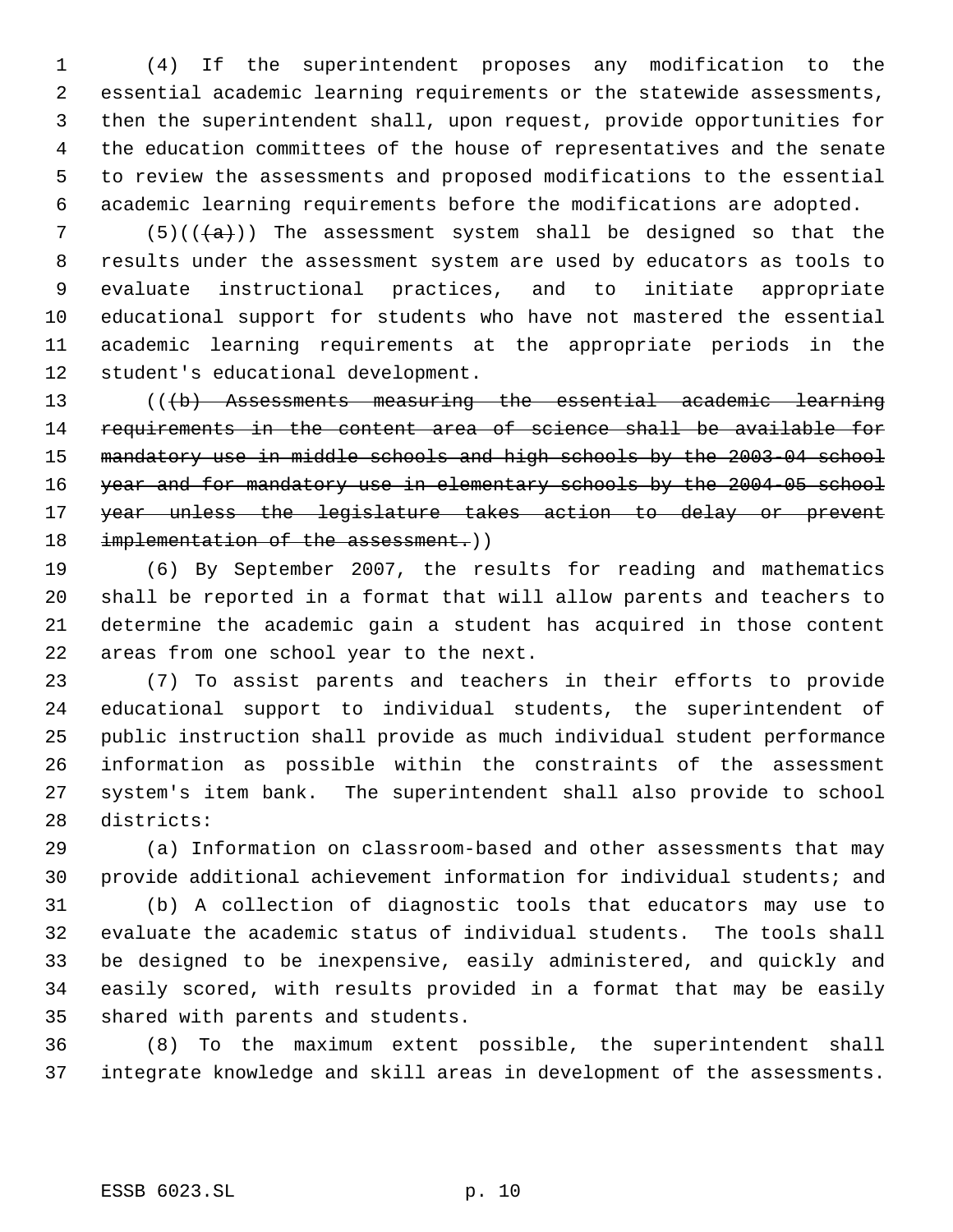(9) Assessments for goals three and four of RCW 28A.150.210 shall be integrated in the essential academic learning requirements and assessments for goals one and two.

 (10) The superintendent shall develop assessments that are directly related to the essential academic learning requirements, and are not biased toward persons with different learning styles, racial or ethnic backgrounds, or on the basis of gender.

 (11) The superintendent shall consider methods to address the unique needs of special education students when developing the assessments under this section.

 (12) The superintendent shall consider methods to address the unique needs of highly capable students when developing the assessments under this section.

 (13) The superintendent shall post on the superintendent's web site lists of resources and model assessments in social studies, the arts, and health and fitness.

 **Sec. 6.** RCW 28A.655.065 and 2006 c 115 s 1 are each amended to read as follows:

 (1) The legislature has made a commitment to rigorous academic standards for receipt of a high school diploma. The primary way that students will demonstrate that they meet the standards in reading, writing, mathematics, and science is through the Washington assessment of student learning. Only objective assessments that are comparable in rigor to the state assessment are authorized as an alternative assessment. Before seeking an alternative assessment, the legislature expects students to make a genuine effort to meet state standards, 27 through ((retaking the Washington assessment of student learning;)) 28 reqular and consistent attendance at school( $(\div)$ ) and participation in extended learning and other assistance programs.

 (2) Under RCW 28A.655.061, beginning in the 2006-07 school year, the superintendent of public instruction shall implement objective alternative assessment methods as provided in this section for students to demonstrate achievement of the state standards in content areas in which the student has not yet met the standard on the high school Washington assessment of student learning. A student may access an alternative if the student meets applicable eligibility criteria in RCW 28A.655.061 and this section and other eligibility criteria established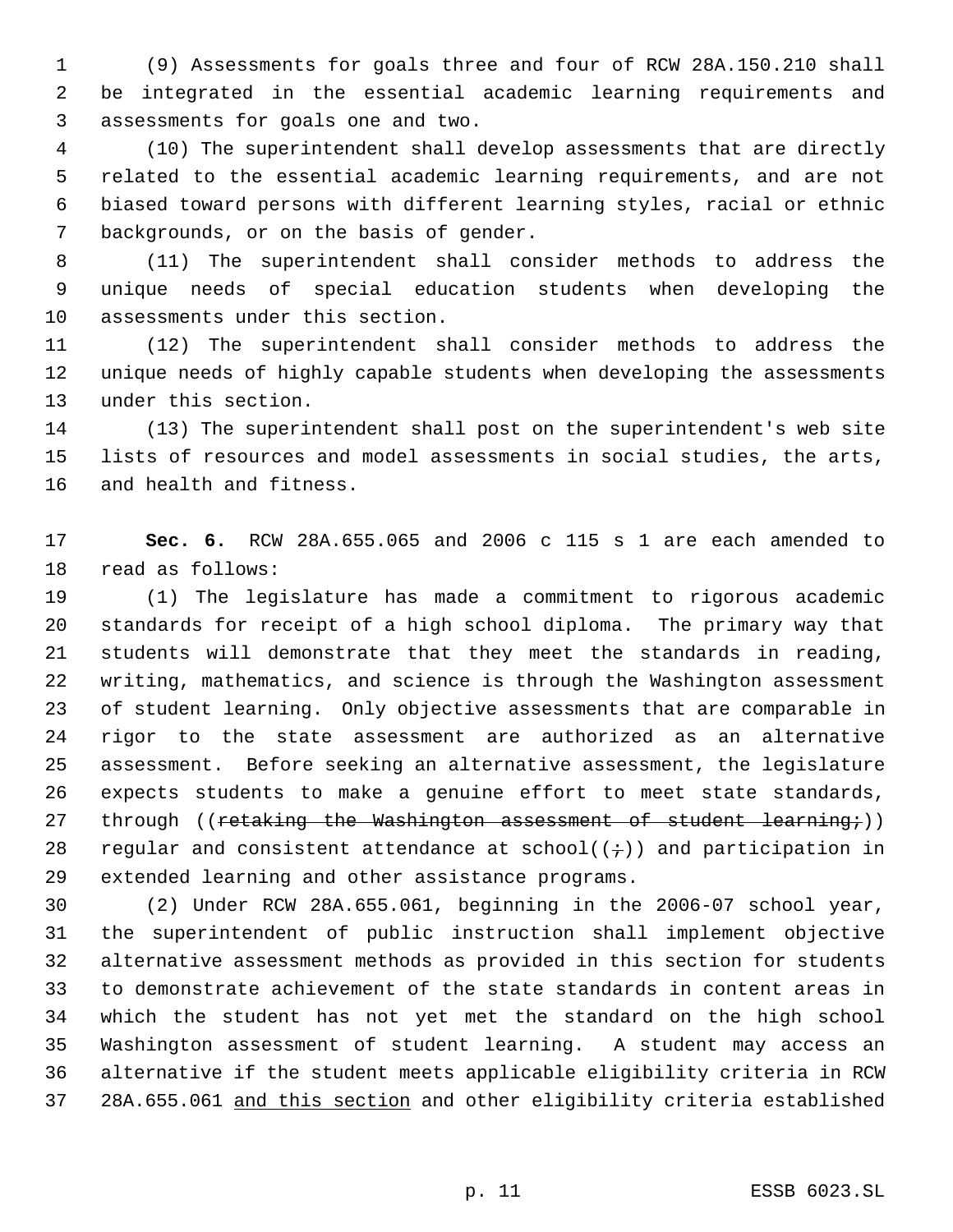by the superintendent of public instruction, including but not limited to attendance criteria and participation in the remediation or supplemental instruction contained in the student learning plan developed under RCW 28A.655.061. A school district may waive attendance and/or remediation criteria for special, unavoidable circumstances.

 (3) For the purposes of this section, "applicant" means a student seeking to use one of the alternative assessment methods in this section.

 (4) One alternative assessment method shall be a combination of the applicant's grades in applicable courses and the applicant's highest score on the high school Washington assessment of student learning, as 13 provided in this subsection. A student is eligible to apply for the alternative assessment method under this subsection (4) if the student 15 has a cumulative grade point average of at least 3.2 on a four point 16 grading scale. The superintendent of public instruction shall determine which high school courses are applicable to the alternative assessment method and shall issue guidelines to school districts.

 (a) Using guidelines prepared by the superintendent of public instruction, a school district shall identify the group of students in the same school as the applicant who took the same high school courses as the applicant in the applicable content area. From the group of students identified in this manner, the district shall select the comparison cohort that shall be those students who met or slightly exceeded the state standard on the Washington assessment of student learning.

 (b) The district shall compare the applicant's grades in high school courses in the applicable content area to the grades of students in the comparison cohort for the same high school courses. If the applicant's grades are equal to or above the mean grades of the comparison cohort, the applicant shall be deemed to have met the state standard on the alternative assessment.

 (c) An applicant may not use the alternative assessment under this subsection (4) if there are fewer than six students in the comparison cohort.

 (5) The superintendent of public instruction shall develop an alternative assessment method that shall be an evaluation of a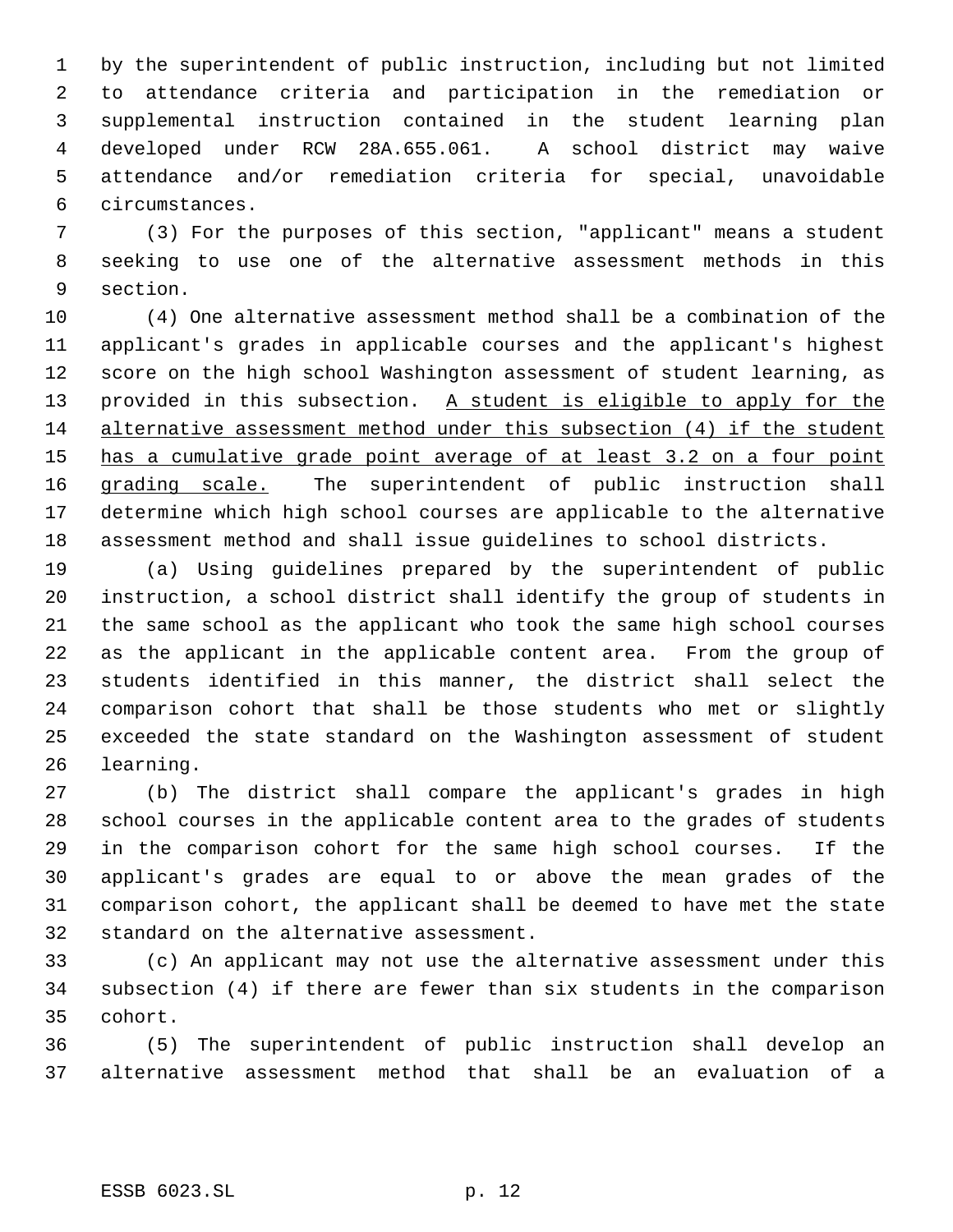collection of work samples prepared and submitted by the applicant, as provided in this subsection and, for career and technical applicants, the additional requirements of subsection (6) of this section.

 (a) The superintendent of public instruction shall develop guidelines for the types and number of work samples in each content area that may be submitted as a collection of evidence that the applicant has met the state standard in that content area. Work samples may be collected from academic, career and technical, or remedial courses and may include performance tasks as well as written products. The superintendent shall submit the guidelines for approval by the state board of education.

 (b) The superintendent shall develop protocols for submission of the collection of work samples that include affidavits from the applicant's teachers and school district that the samples are the work of the applicant and a requirement that a portion of the samples be prepared under the direct supervision of a classroom teacher. The superintendent shall submit the protocols for approval by the state board of education.

 (c) The superintendent shall develop uniform scoring criteria for evaluating the collection of work samples and submit the scoring criteria for approval by the state board of education. Collections shall be scored at the state level or regionally by a panel of educators selected and trained by the superintendent to ensure objectivity, reliability, and rigor in the evaluation. An educator may not score work samples submitted by applicants from the educator's school district. If the panel awards an applicant's collection of work samples the minimum required score, the applicant shall be deemed to have met the state standard on the alternative assessment.

 (d) Using an open and public process that includes consultation with district superintendents, school principals, and other educators, the state board of education shall consider the guidelines, protocols, scoring criteria, and other information regarding the collection of work samples submitted by the superintendent of public instruction. The collection of work samples may be implemented as an alternative assessment after the state board of education has approved the guidelines, protocols, and scoring criteria and determined that the collection of work samples: (i) Will meet professionally accepted standards for a valid and reliable measure of the grade level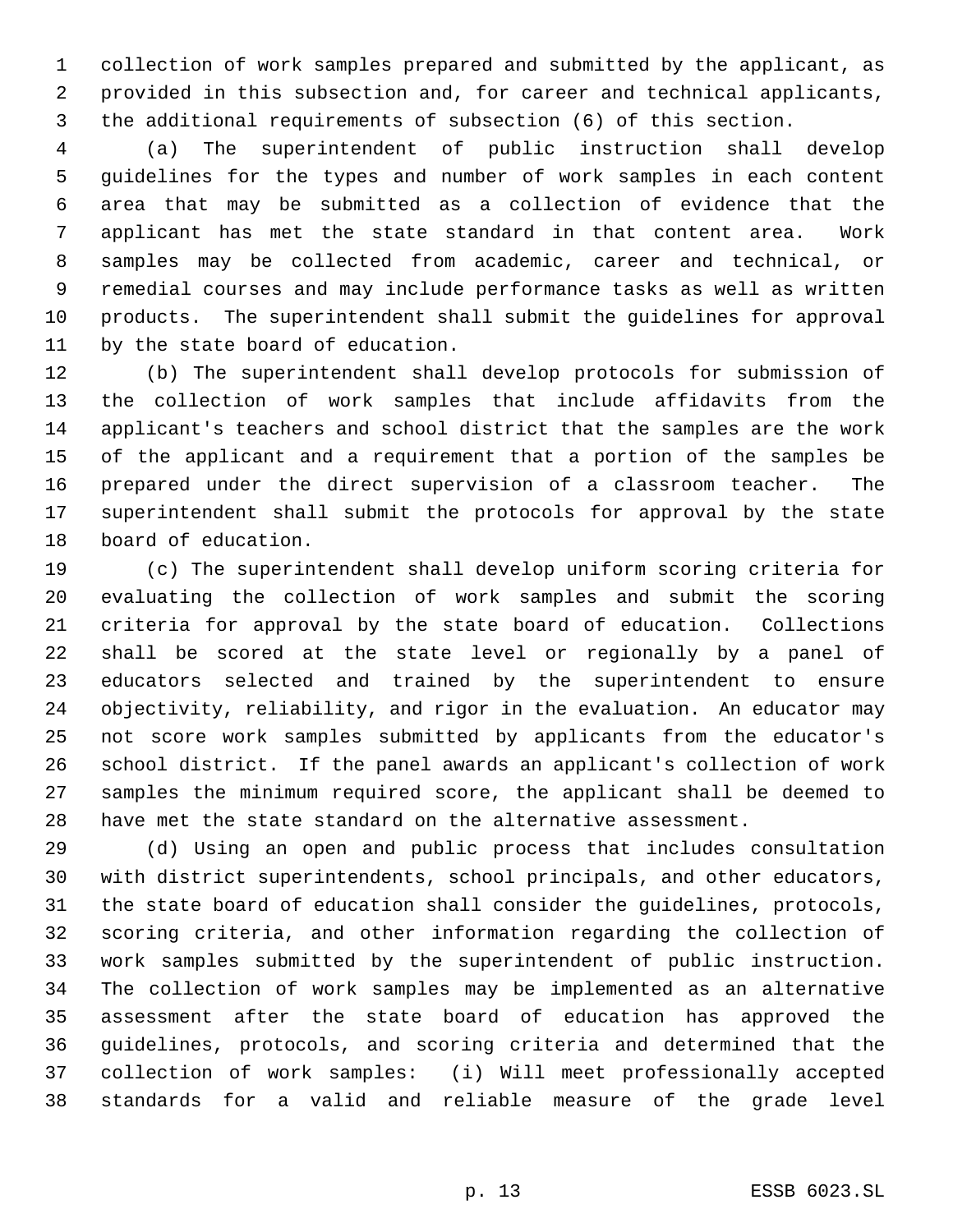expectations and the essential academic learning requirements; and (ii) is comparable to or exceeds the rigor of the skills and knowledge that a student must demonstrate on the Washington assessment of student learning in the applicable content area. The state board shall make an approval decision and determination no later than December 1, 2006, and thereafter may increase the required rigor of the collection of work samples.

 (e) By September of 2006, the superintendent of public instruction shall develop informational materials for parents, teachers, and students regarding the collection of work samples and the status of its development as an alternative assessment method. The materials shall provide specific guidance regarding the type and number of work samples likely to be required, include examples of work that meets the state learning standards, and describe the scoring criteria and process for the collection. The materials shall also encourage students in the graduating class of 2008 to begin creating a collection if they believe they may seek to use the collection once it is implemented as an alternative assessment.

 (6)(a) For students enrolled in a career and technical education program approved under RCW 28C.04.110, the superintendent of public instruction shall develop additional guidelines for a collection of work samples that evidences that the collection:

 (i) Is relevant to the student's particular career and technical program;

 (ii) Focuses on the application of academic knowledge and skills within the program;

 (iii) Includes completed activities or projects where demonstration of academic knowledge is inferred; and

 (iv) Is related to the essential academic learning requirements and state standards that students must meet to earn a certificate of academic achievement or certificate of individual achievement, but also represents the knowledge and skills that successful individuals in the career and technical field of the approved program are expected to possess.

 (b) To meet the state standard on the alternative assessment under this subsection (6), an applicant must also attain the state or nationally recognized certificate or credential associated with the approved career and technical program.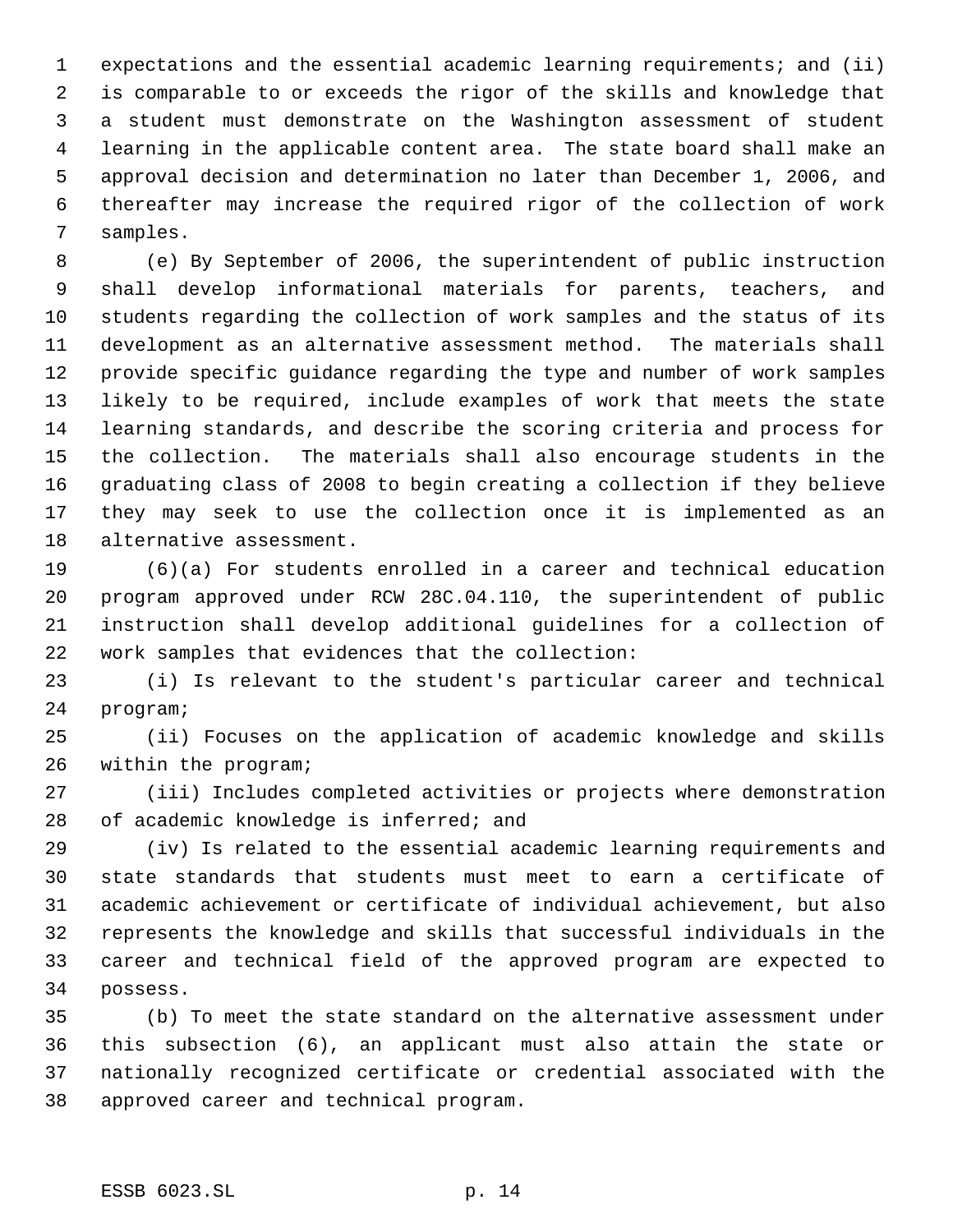(c) The superintendent shall consult with community and technical colleges, employers, the work force training and education coordinating board, apprenticeship programs, and other regional and national experts in career and technical education to create an appropriate collection of work samples and other evidence of a career and technical student's knowledge and skills on the state academic standards.

 (7) The superintendent of public instruction shall study the feasibility of using existing mathematics assessments in languages other than English as an additional alternative assessment option. The study shall include an estimation of the cost of translating the tenth grade mathematics assessment into other languages and scoring the assessments should they be implemented.

(8) The superintendent of public instruction shall implement:

 (a) By June 1, 2006, a process for students to appeal the score they received on the high school assessments; and

 (b) By January 1, 2007, guidelines and appeal processes for waiving specific requirements in RCW 28A.655.061 pertaining to the certificate of academic achievement and to the certificate of individual achievement for students who: (i) Transfer to a Washington public school in their junior or senior year with the intent of obtaining a public high school diploma, or (ii) have special, unavoidable circumstances.

 (9) The state board of education shall examine opportunities for 24 additional alternative assessments, including the possible use of one or more standardized norm-referenced student achievement tests and the possible use of the reading, writing, or mathematics portions of the ACT ASSET and ACT COMPASS test instruments as objective alternative assessments for demonstrating that a student has met the state standards for the certificate of academic achievement. The state board shall submit its findings and recommendations to the education committees of the legislature by January 10, 2008.

32 (10) The superintendent of public instruction ((may)) shall adopt rules to implement this section.

 **Sec. 7.** RCW 28A.655.063 and 2006 c 115 s 5 are each amended to read as follows:

 Subject to the availability of funds appropriated for this purpose, 37 the office of the superintendent of public instruction shall provide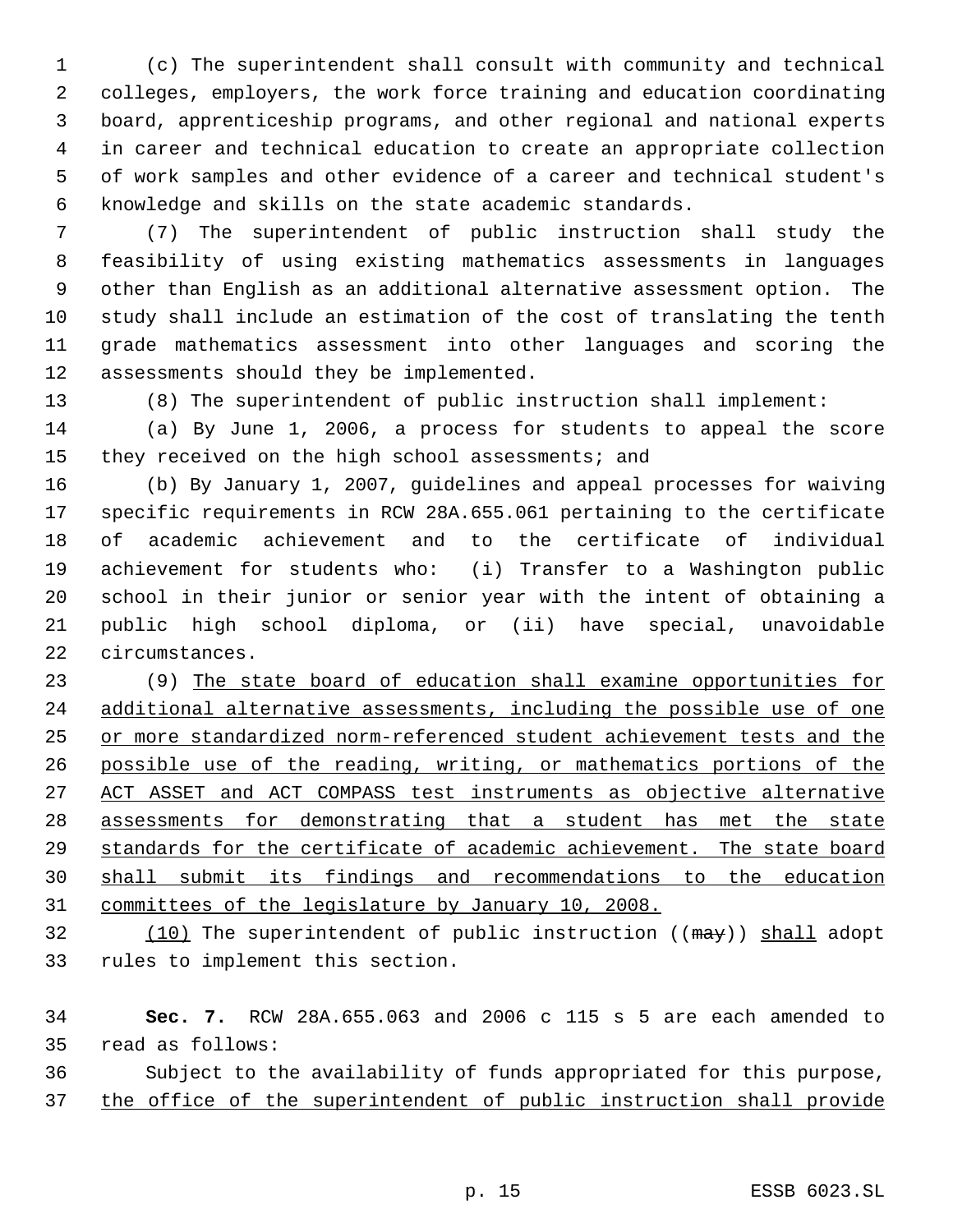1 funds to school districts ((shall)) to reimburse students for the cost of taking the tests in RCW 28A.655.061(10)(b) when the students take 3 the tests for the purpose of using the ((mathematics)) results as an 4 objective alternative assessment. The office of the superintendent of public instruction may, as an alternative to providing funds to school districts, arrange for students to receive a testing fee waiver or make other arrangements to compensate the students.

 **Sec. 8.** RCW 28A.655.200 and 2006 c 117 s 4 are each amended to read as follows:

10 (1) ((<del>In the absence of mandatory, statewide, norm-referenced</del> 11 assessments,)) The legislature intends to permit school districts to 12 offer norm-referenced assessments, make diagnostic tools available to school districts, and provide funding for diagnostic assessments to 14 enhance ((guidance and planning for students and to)) student learning 15 at all grade levels and provide early intervention before the high school Washington assessment of student learning.

 (2) In addition to the diagnostic assessments provided under 18 ((subsection  $(5)$  of)) this section, school districts may, at their own expense, administer norm-referenced assessments to students.

 $(3)((-By September 1, 2005, subject to available funds.)$  The office of the superintendent of public instruction shall post on its web site for voluntary use by school districts, a guide of diagnostic assessments. The assessments in the guide, to the extent possible, shall include the characteristics listed in subsection (4) of this section.

 (4) Beginning September 1, 2007, the office of the superintendent 27 of public instruction shall make diagnostic assessments in reading, writing, mathematics, and science in elementary, middle, and high 29 school grades available to school districts ((diagnostic assessments that)). Subject to funds appropriated for this purpose, the office of the superintendent of public instruction shall also provide funding to school districts for administration of diagnostic assessments to help improve student learning, identify academic weaknesses, enhance student planning and guidance, and develop targeted instructional strategies to assist students before the high school Washington assessment of student learning. To the greatest extent possible, the assessments shall be: (a) Aligned to the state's grade level expectations;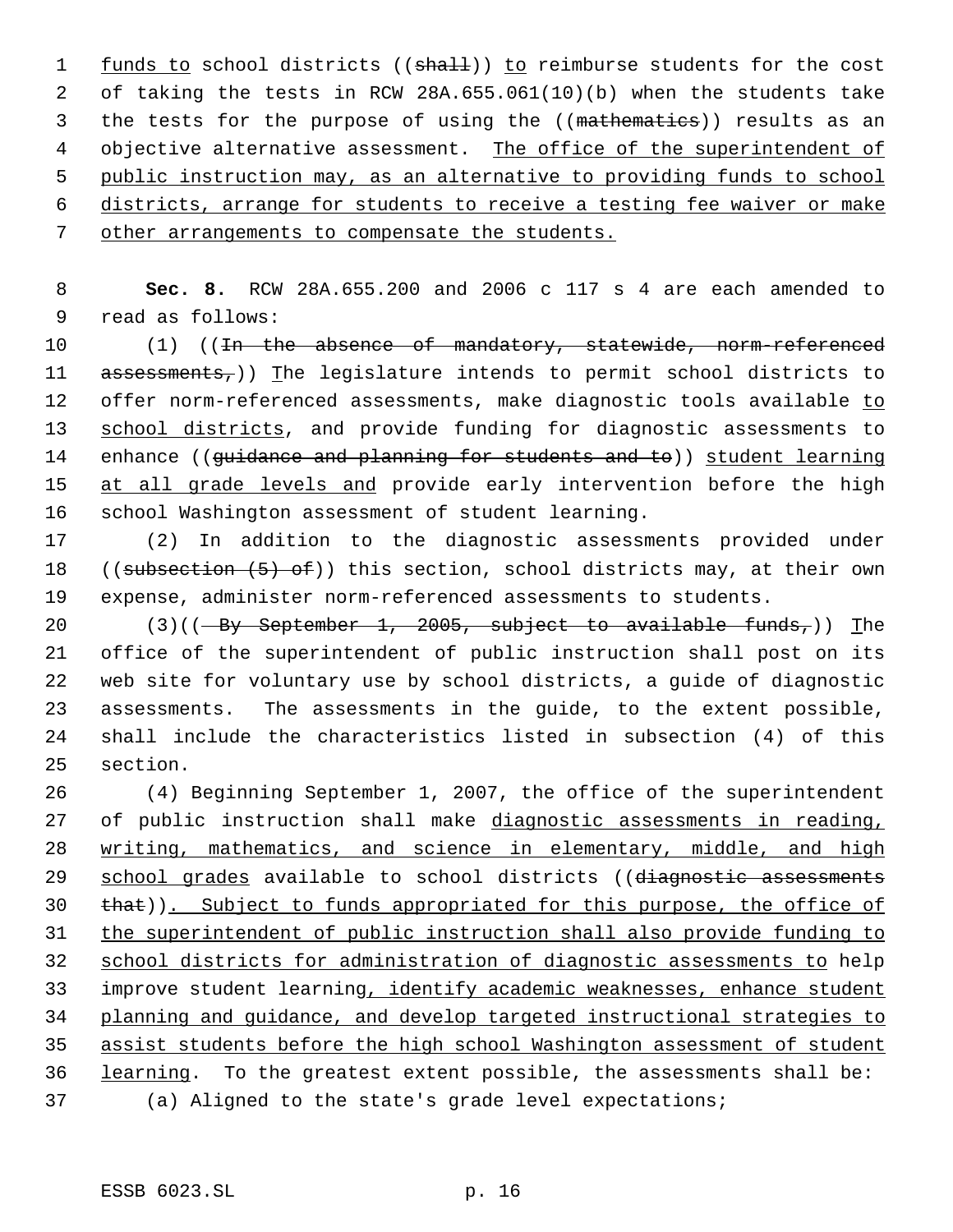- 
- (b) Individualized to each student's performance level;

 (c) Administered efficiently to provide results either immediately or within two weeks;

 (d) Capable of measuring individual student growth over time and allowing student progress to be compared to other students across the country;

## (e) Readily available to parents; and

(f) Cost-effective.

9 (5) ((Beginning with the 2006-07 school year, the superintendent of public instruction shall reimburse school districts for administration 11 of diagnostic assessments in grade nine for the purpose of identifying 12 academic weaknesses, enhancing student planning and guidance, and developing targeted instructional strategies to assist students before 14 the high school Washington assessment of student learning.

15  $(6)$ )) The office of the superintendent of public instruction ((is 16 encouraged to)) shall offer training at statewide and regional staff 17 development activities ((training opportunities that would assist 18 practitioners)) in:

(a) The interpretation of diagnostic assessments; and

 (b) Application of instructional strategies that will increase student learning based on diagnostic assessment data.

 *\*NEW SECTION. Sec. 9. A new section is added to chapter 28A.655 RCW to read as follows:*

 *(1)(a) The legislature's intent is to make significant improvements in the high school Washington assessment of student learning in the content areas of mathematics and science before requiring students to meet the state standard on the assessment for graduation purposes.*

 *(b) The legislature believes that a high school assessment system where students receive instruction through credited high school mathematics and science courses and have their knowledge and skills assessed after they complete the courses would be a superior assessment system for mathematics and science to the current form of the Washington assessment of student learning. The legislature also believes that end-of-course assessments would offer more timely results, better diagnostic information, and improved alignment between curriculum, instruction, and assessment. End-of-course assessments in mathematics should cover the content of at least algebra I and*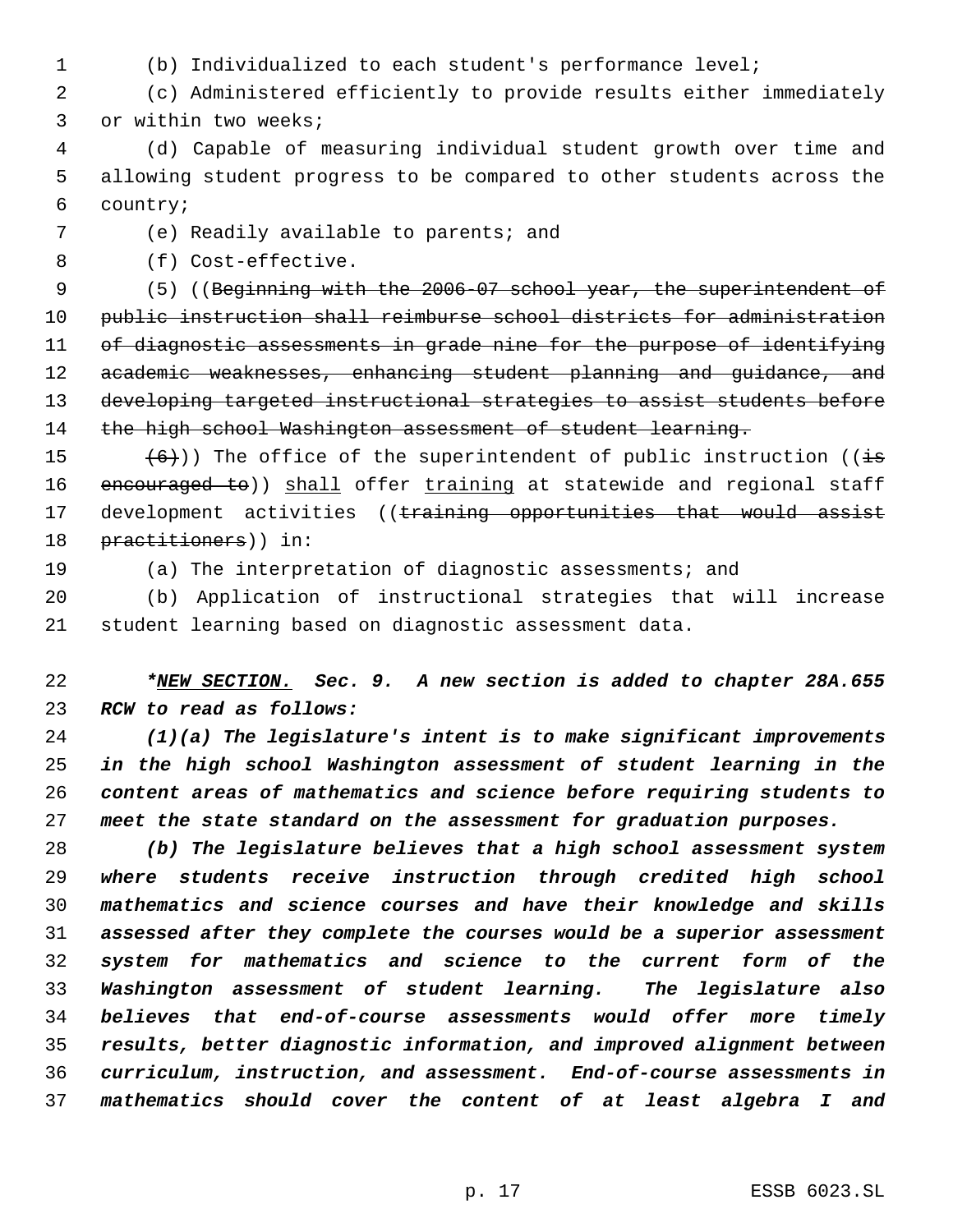*geometry. End-of-course assessments in science should cover the content of at least biology, but also address other science content areas.*

 *(c) However, the legislature acknowledges that replacing the current form of the Washington assessment of student learning in mathematics and science with end-of-course assessments represents a significant change that should be thoroughly evaluated and that an implementation timeline to shift to end-of-course assessments no later than for the graduating class of 2013 should be carefully developed.*

 *(2) The state board of education, in consultation with the superintendent of public instruction, shall examine and recommend changes to the high school Washington assessment of student learning in the content areas of mathematics and science. The state board of education may contract with one or more independent national consultants to conduct the examination. The primary change to be examined shall be replacing the current high school Washington assessment of student learning with a limited series of end-of-course assessments in mathematics and science. The examination of end-of-course assessments shall include:*

 *(a) An objective analysis of the potential strengths and weaknesses of end-of-course assessments as the primary high school assessment tool for student and school accountability;*

 *(b) Analysis of the possible impact of end-of-course assessments on curriculum and instruction in mathematics and science;*

 *(c) The appropriate mathematics and science content to be covered by end-of-course assessments;*

 *(d) Recommended implementation timelines and issues to be addressed in replacing the current assessment; and*

*(e) An analysis of the costs of adopting end-of-course assessments.*

 *(3) In any request for proposals for a new testing contractor for the Washington assessment of student learning, the superintendent of public instruction shall include the possible changes being examined by the state board of education so that additional information about the cost and feasibility of the changes can be provided by prospective testing contractors.*

 *(4) The state board of education shall submit a report to the superintendent of public instruction and the education committees of the legislature by January 10, 2008. The report shall contain findings*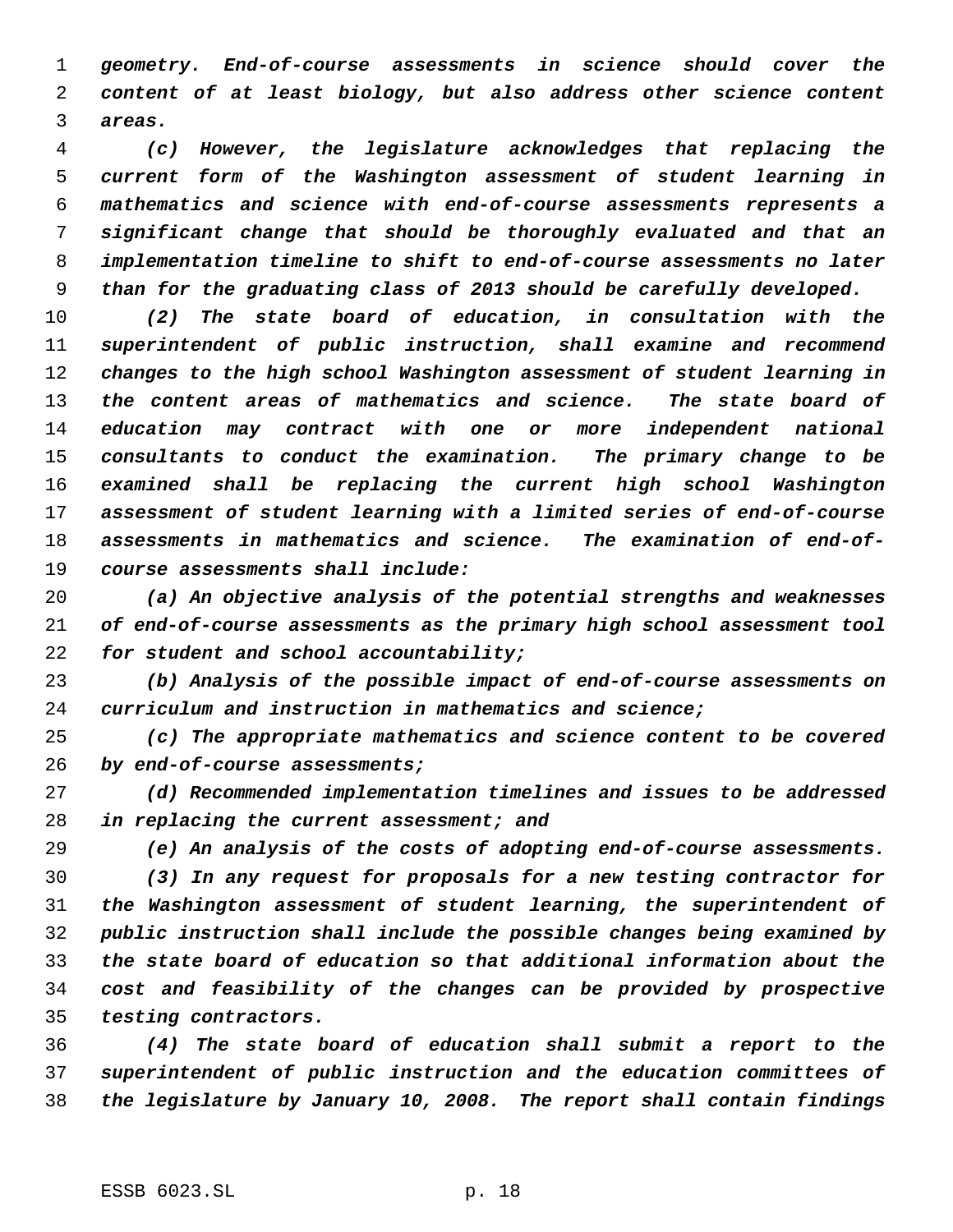*from the examination under this section, recommendations for changes to the high school Washington assessment of student learning in mathematics and science, and a timeline for expedited implementation of the recommended changes.*

 *(5) The legislature intends that the changes recommended by the state board of education under this section shall be able to be implemented no later than the 2010-11 school year in order to apply to the graduating class of 2013. If the state board of education finds that the changes cannot feasibly be implemented by the 2010-11 school year, the state board shall state the specific reasons for such a finding, along with supporting evidence, and recommend a revised expedited timeline.*

 *(6) This section expires June 30, 2009. \*Sec. 9 was vetoed. See message at end of chapter.*

 *\*NEW SECTION. Sec. 10. A new section is added to chapter 28A.655 RCW to read as follows:*

 *(1) Before the 2007-08 school year, each educational service district shall implement an appeals panel or panels comprised of teachers, principals, and members of the business community with relevant knowledge or expertise to review and decide appeals submitted by students who did not meet the state standard on the tenth grade Washington assessment of student learning or an objective alternative assessment in one or more of the content areas assessed. The appeal under this section shall be an appeal by a student to demonstrate that he or she has the level of understanding of a content area assessed on the Washington assessment of student learning necessary to meet the state standard but was unable to demonstrate that understanding on the assessment or alternative assessment. An appeals panel must issue a determination of whether the appeal is approved or denied within sixty days of receiving an appeal application.*

 *(2) A student is eligible to access the appeals process under this section if the student is in his or her junior or senior year of high school; has retaken the Washington assessment of student learning or has taken an alternative assessment in the content area in which the student is appealing; has participated in the remediation or supplemental instruction contained in the student learning plan developed under RCW 28A.655.061; and meets at least one of the following additional eligibility requirements:*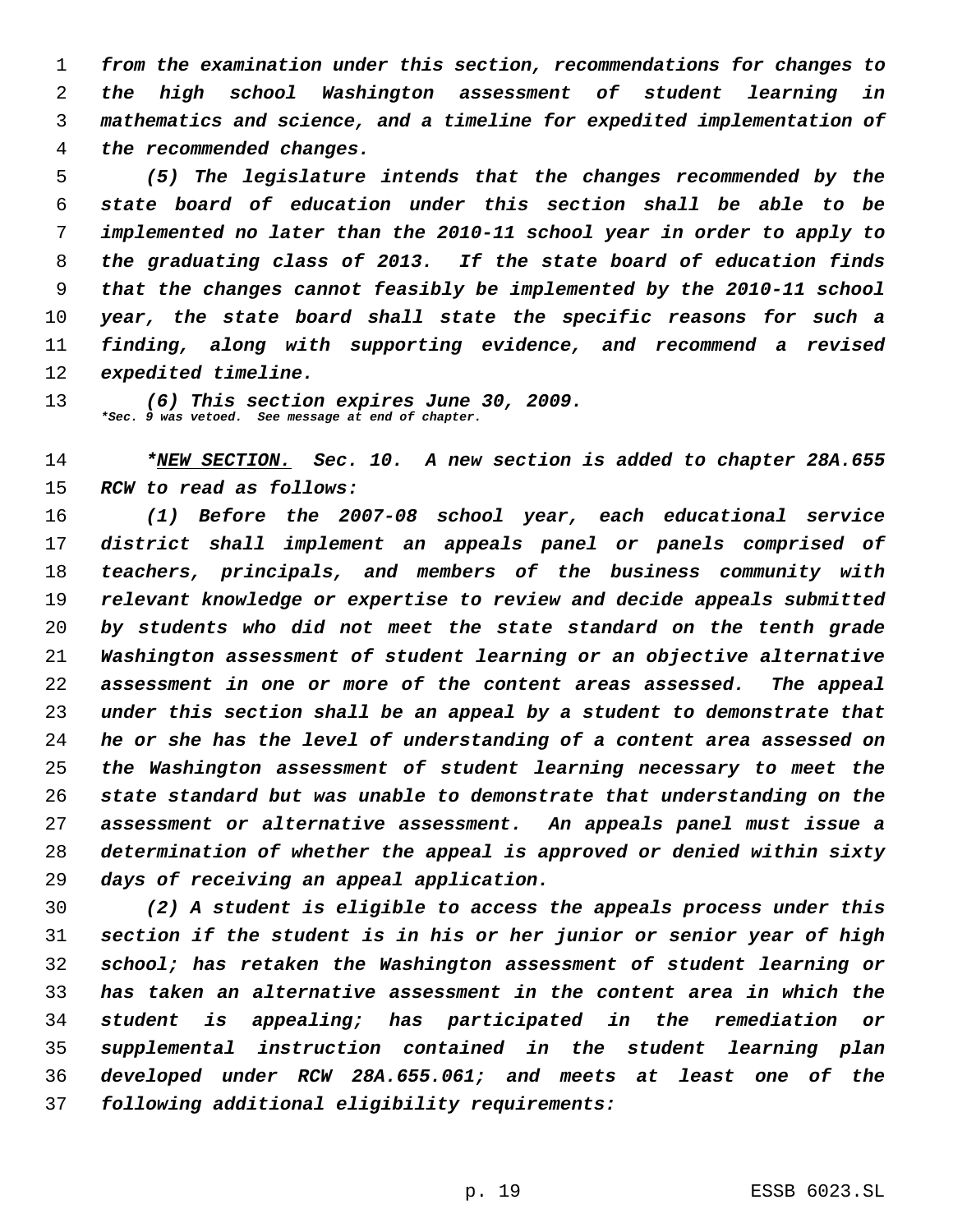*(a) The student has met or is on track to meet all other state and local graduation requirements except for meeting the state standard on the Washington assessment of student learning;*

 *(b) The student has completed a career and technical education industry certification program, or is on track to enter an articulated postsecondary program in an accredited community or technical college that leads to industry certification;*

 *(c) The student is eligible for assessment accommodations, including accommodations for students with individualized education programs, students with plans developed pursuant to section 504 of the rehabilitation act of 1973, and English language learners. For students appealing under this subsection (2)(c), the panel shall consider, at a minimum, whether the appropriate assessment accommodation was provided; or*

 *(d) The student is an English language learner who has been in the United States for fewer than three years.*

 *(3) The educational service districts shall jointly submit an annual report to the legislature on the number and types of appeals received and approved.*

 *(4) The state board of education shall adopt rules to implement this section by August 1, 2007. The rules shall include uniform criteria to be used by the appeals panels in making the panels' determinations. The criteria shall include review of the student's cumulative grade point average for those courses required for high school graduation; whether the student had regular and consistent attendance at school; the student's high school and beyond plan; and the student's culminating project. The state board of education may include additional criteria if necessary and shall determine how much weight shall be given to each criteria. \*Sec. 10 was vetoed. See message at end of chapter.*

 *\*NEW SECTION. Sec. 11. A new section is added to chapter 28A.655 RCW to read as follows:*

 *English language learners who score below level four on the Washington language proficiency test or the equivalent level of the evaluation used by the superintendent of public instruction to assess the English and academic proficiency of English language learners under RCW 28A.180.090 shall not be required to take the Washington assessment*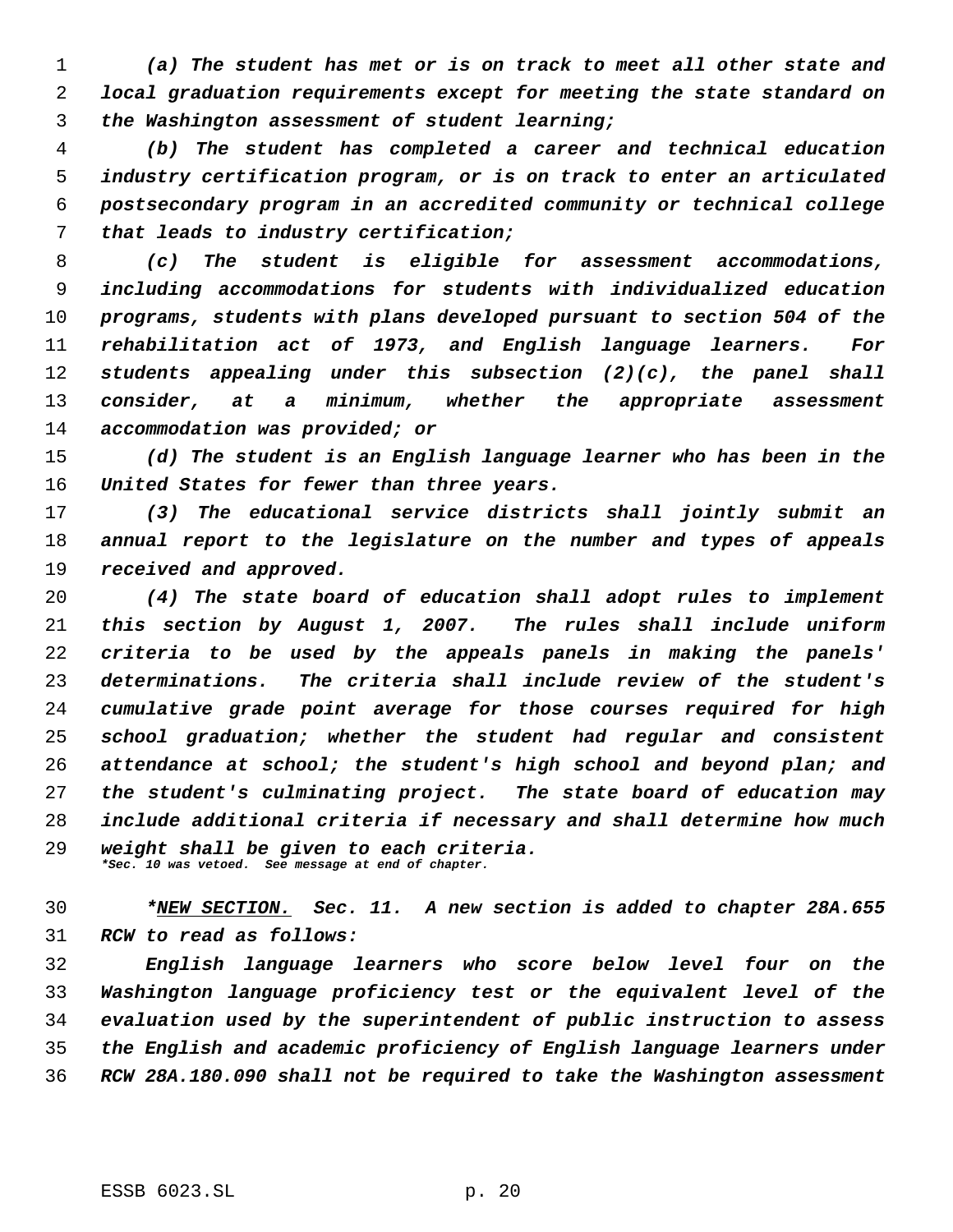*of student learning, except as required by federal law. However, these students are still subject to the graduation requirements established*

 *in RCW 28A.655.061. \*Sec. 11 was vetoed. See message at end of chapter.*

 NEW SECTION. **Sec. 12.** (1) The superintendent of public instruction and the workforce training and education coordinating board shall jointly convene and staff an advisory committee to identify career and technical education curricula that will assist in preparing students for the state assessment system and provide the opportunity to obtain a certificate of academic achievement.

 (2) The advisory committee shall consist of the following nine members:

 (a) Four members of the legislature, with two members each appointed by the respective caucuses of the house of representatives 14 and the senate;

 (b) One representative from the career and technical education section of the office of the superintendent of public instruction;

 (c) One member appointed by the workforce training and education coordinating board; and

 (d) Three members appointed by the superintendent of public instruction and the workforce training and education coordinating board based on recommendations from the career and technical education community.

 (3) The advisory committee shall appoint a chair from among the nonlegislative members.

 (4) Legislative members of the advisory committee shall be reimbursed for travel expenses in accordance with RCW 44.04.120. Nonlegislative members, except those representing an employer or organization, are entitled to be reimbursed for travel expenses in accordance with RCW 43.03.050 and 43.03.060.

 (5) By January 15, 2008, the advisory committee shall provide an initial report to the governor and the legislature and, if necessary, a work plan with additional reporting deadlines, which shall not extend beyond December 15, 2008.

 *\*NEW SECTION. Sec. 13. This act is necessary for the immediate preservation of the public peace, health, or safety, or support of the*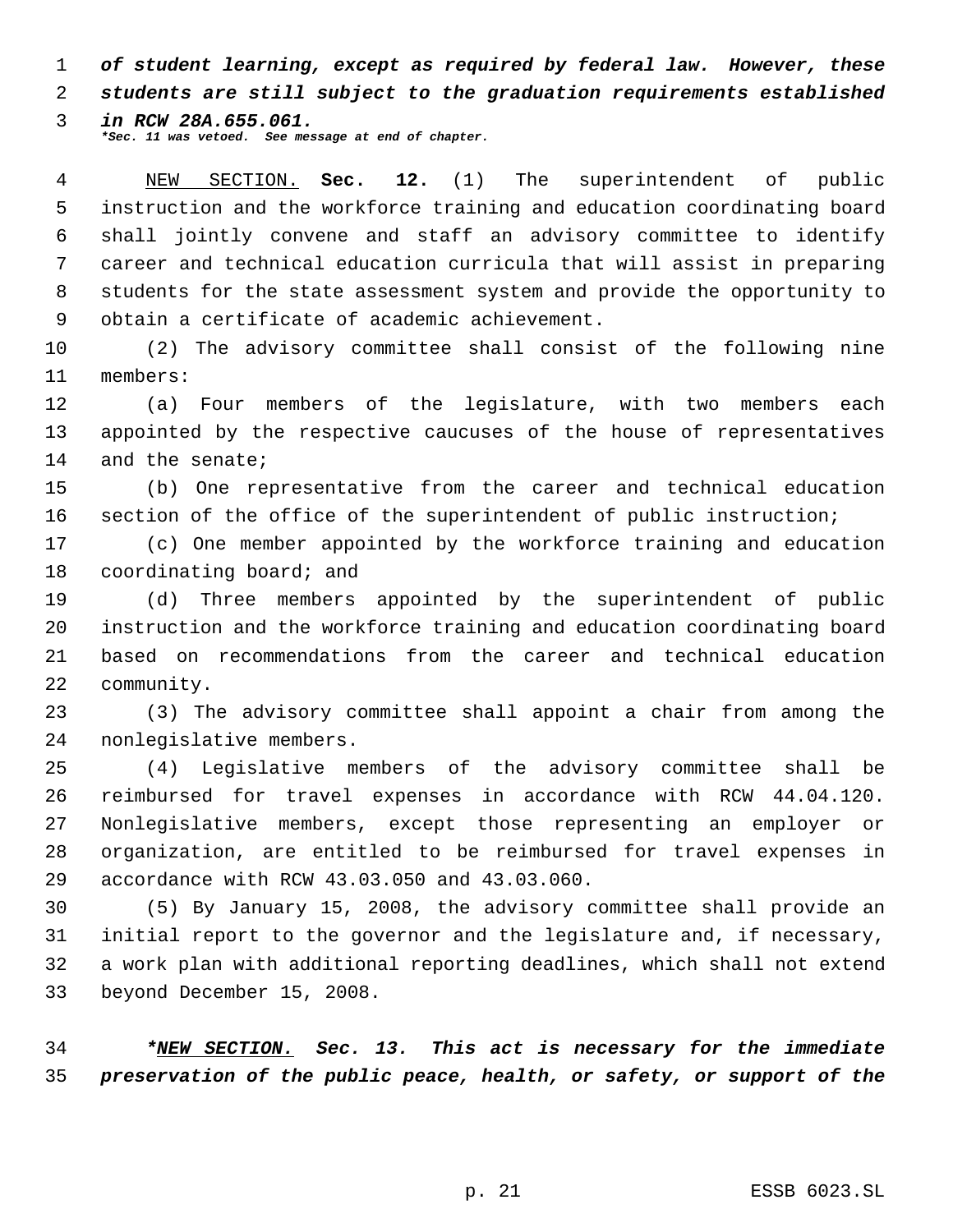### 1 *state government and its existing public institutions, and takes effect*

### 2 *immediately.*

*\*Sec. 13 was vetoed. See message at end of chapter.*

Passed by the Senate April 22, 2007. Passed by the House April 22, 2007. Approved by the Governor May 8, 2007, with the exception of certain items that were vetoed. Filed in Office of Secretary of State May 10, 2007.

Note: Governor's explanation of partial veto is as follows:

"I am returning, without my approval as to Sections 9, 10, 11 and 13, Engrossed Substitute Senate Bill 6023 entitled:

"AN ACT Relating to the Washington assessment of student learning."

Sections 1 through 7 of this bill provide for the adjustment of high school assessment provisions related to state high school graduation requirements. These include specific changes related to mathematics and science, as well as the addition of several alternative assessments and modification of two other alternative assessments. Section 8 expands the provision of diagnostic assessments to assist students in developing the skills required to be demonstrated on state assessments. Section 12 creates an advisory committee to identify curricula that will assist in preparing students for the state assessment system.

Section 9 of this bill directs the State Board of Education, in consultation with the Superintendent of Public Instruction, to study, examine and recommend changes to the high school assessments in mathematics and science, focusing on replacement of the current assessments with specifically identified end-of-course assessments. The study's recommendation topics and timelines are structured to point to implementing end-of-course assessments as the predetermined outcome. For this reason, I am vetoing Section 9.

However, I am well aware of the strong legislative interest in this subject, specifically related to mathematics and science assessments. I have asked the State Board of Education to conduct a broad, objective study of end-of-course assessments. In the course of this study they will examine the various end-of-course assessment systems used by other states; their purposes; the subjects assessed and how they align with state standards, curriculum, and instruction; whether the exams are used singly or in combination with other assessments for graduation decision purposes; how the exams integrate with an entire assessment system (all grades and subjects); implementation issues; costs and lessons learned. Additionally, OSPI will ask potential test vendors to provide information regarding cost and technical aspects of implementing end-of-course assessments and that information will be shared with the State Board. The State Board of Education will provide recommendations based upon their study and present the study information and recommendations by January 15, 2008.

Section 10 of this bill provides for the implementation of appeals panels in each education service district for students who have not been successful in meeting state standards through the high school assessment system. The appeals criteria specified in the legislation does not relate to the student's knowledge and skill of the state standards. Therefore, I do not support this activity. Additionally, I am concerned that such a system will not yield consistent results from appeals board to appeals board.